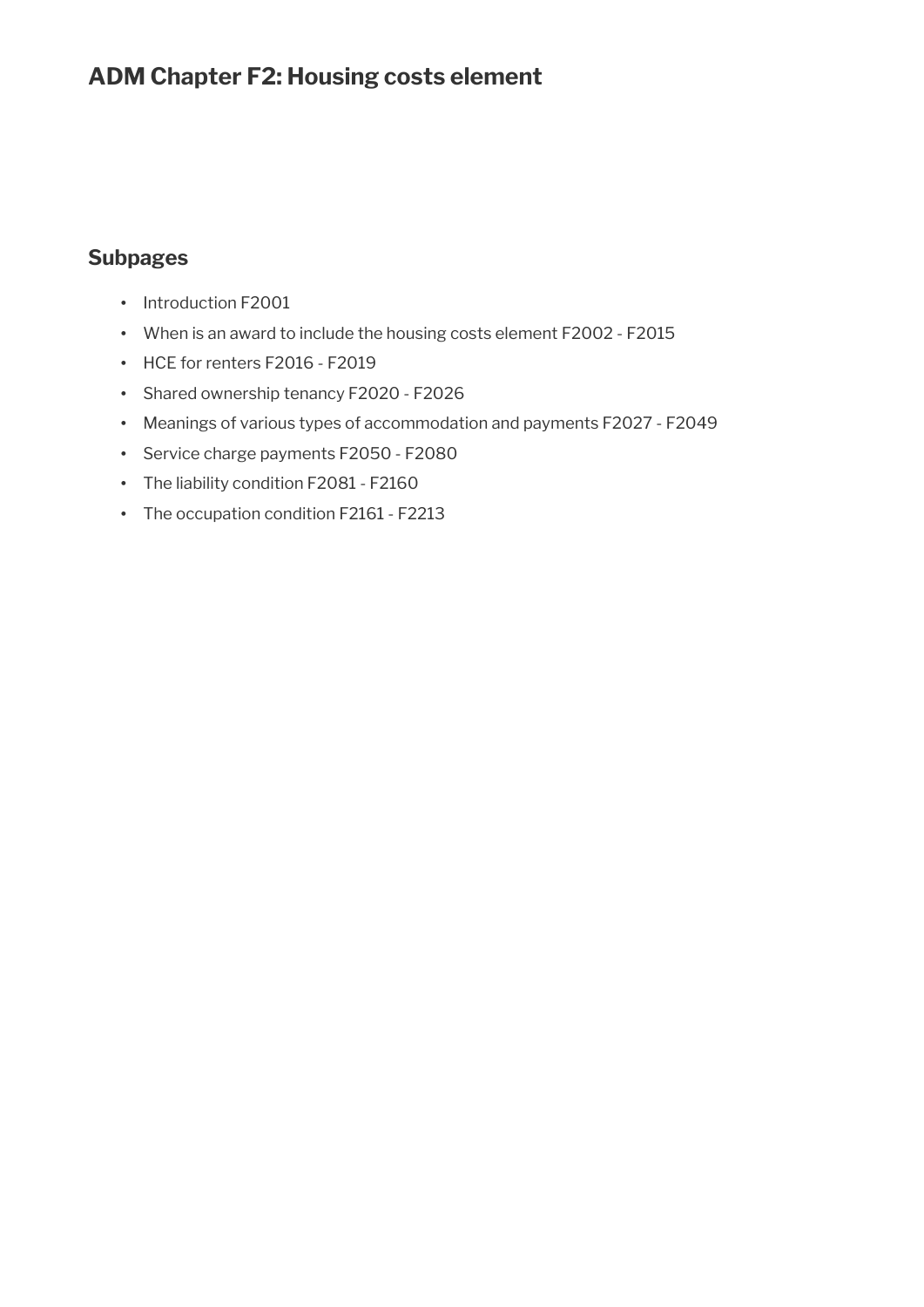# **Introduction F2001**

# **Introduction**

F2001 An award of UC may include an amount for housing costs, the HCE, if the claimant is liable to make payments on the accommodation they occupy as their home $^{\rm 1}$ . This could be in the form of rent or other housing-related costs. However the accommodation

**1.** must be in GB **and**

**2.** must be residential **and**

**3.** can consist of the whole or part of a building or comprise separate or self contained premises.

1 [WR Act 12, s 11](http://www.legislation.gov.uk/ukpga/2012/5/section/11)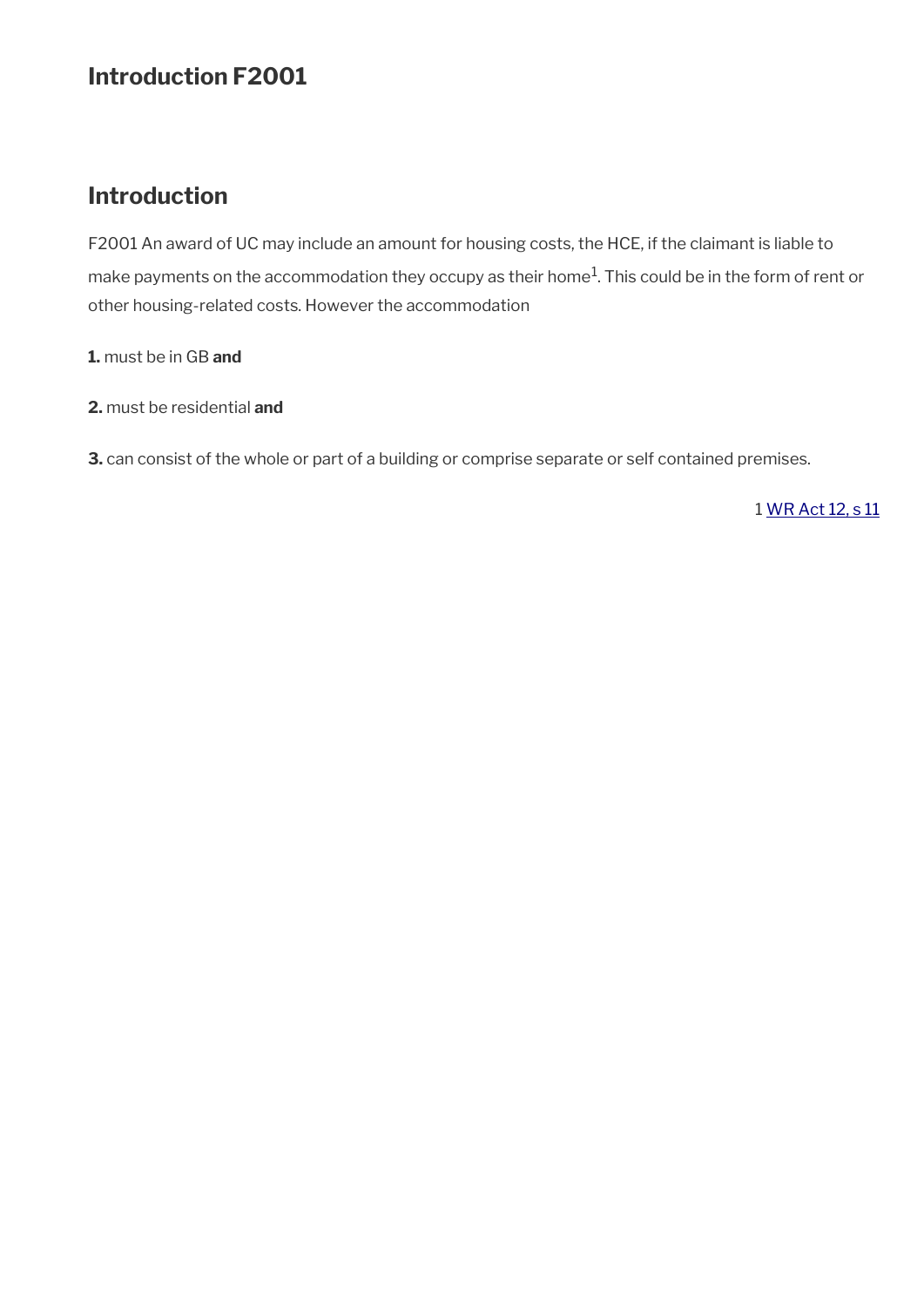# **When is an award to include the housing costs element F2002 - F2015**

## **When is an award to include the housing costs element**

F2002 An award of UC will include an amount in the HCE for an assessment period where the claimant  $m$ eets $1$ 

**1.** the payment condition (see F2003) **and**

**2.** the liability condition (see F2004) **and**

**3.** the occupation condition (see F2005).

1 [UC Regs, reg 25\(1\) & \(5\)](http://www.legislation.gov.uk/uksi/2013/376/regulation/25)

F2003 The payment condition is met $^1$  if the payments in respect of the accommodation are

**1.** rent payments (see F2041) **or**

**2.** service charge payments (see F2050).

#### 1 [UC Regs, reg 25\(2\)](http://www.legislation.gov.uk/uksi/2013/376/regulation/25)

F2004 The liability condition is met $^1$  if

**1.** the claimant (or joint claimant)

**1.1** has a liability to make the payments which is on a commercial basis (see F2081 et seq) **or**

**1.2** is treated as having a liability to make the payments (see F2087 et seq) **and**

**2.** none of the exceptions in F2105 et seq apply.

1 [UC Regs,reg 25\(3](http://www.legislation.gov.uk/uksi/2013/376/regulation/25))

F2005 The occupation condition is met $^1$  if

**1.** the claimant is treated as occupying the accommodation as their home, (see F2161 et seq) **and**

**2.** none of the exceptions in F2211 et seq apply.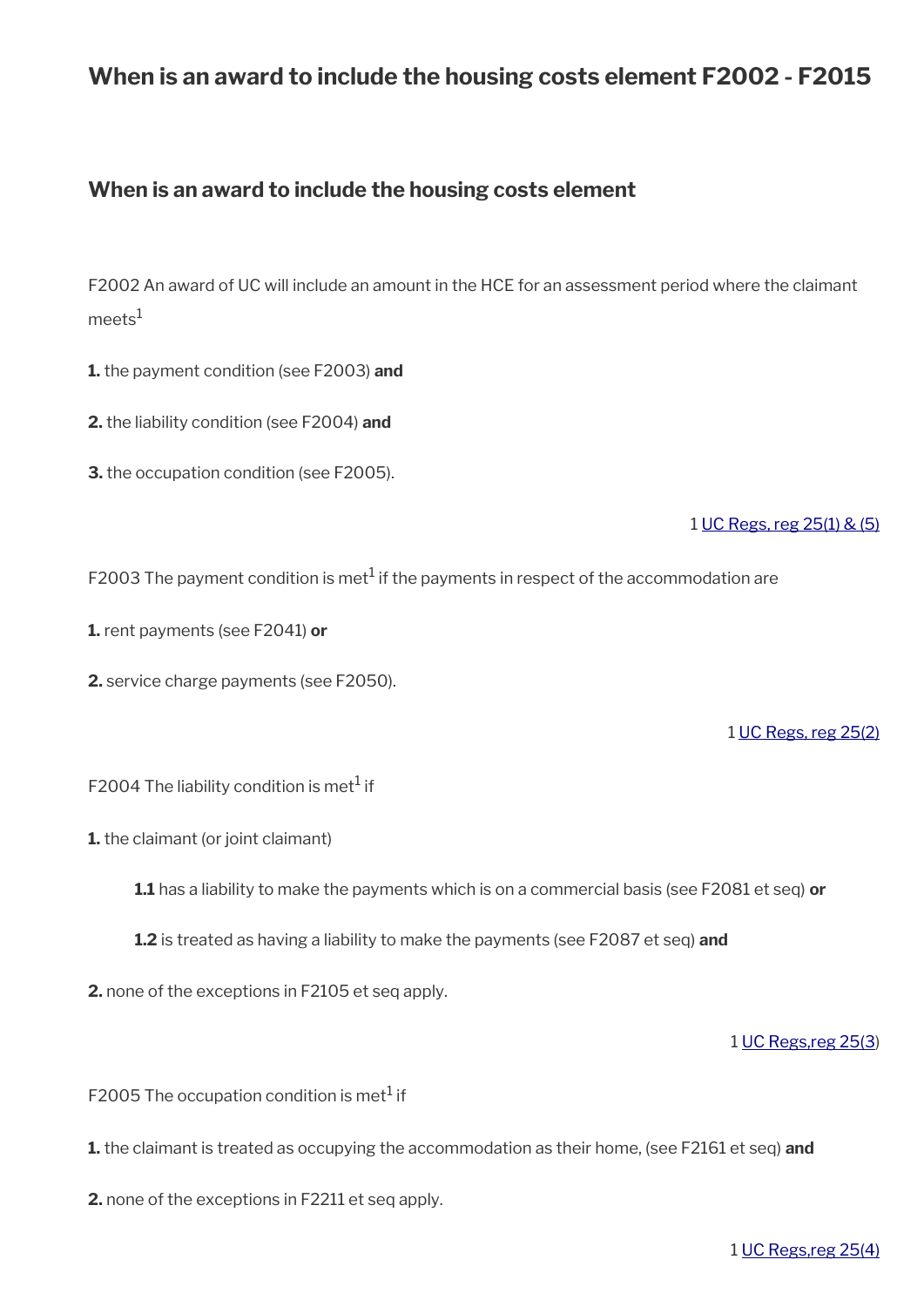**Note**: Automatic entitlement to housing costs support within UC was withdrawn<sup>1</sup> for 18-21 year olds for the period 1.4.17 to 31.12.18<sup>2</sup> and they qualified only if they fell within one of the exemptions.

*1 [Universal Credit \(Housing Costs Element for claimants aged 18 to 21\)](http://www.legislation.gov.uk/uksi/2017/252/regulation/2) [\(Amendment\) Regulations 2017, reg 2;](http://www.legislation.gov.uk/uksi/2017/252/regulation/2) 2 [The Universal Credit and Jobseekers Allowance \(Misc Amends\)](http://www.legislation.gov.uk/uksi/2018/1129/regulation/4/made) [Regulations 2018 reg 4](http://www.legislation.gov.uk/uksi/2018/1129/regulation/4/made)*

F2006 – F2015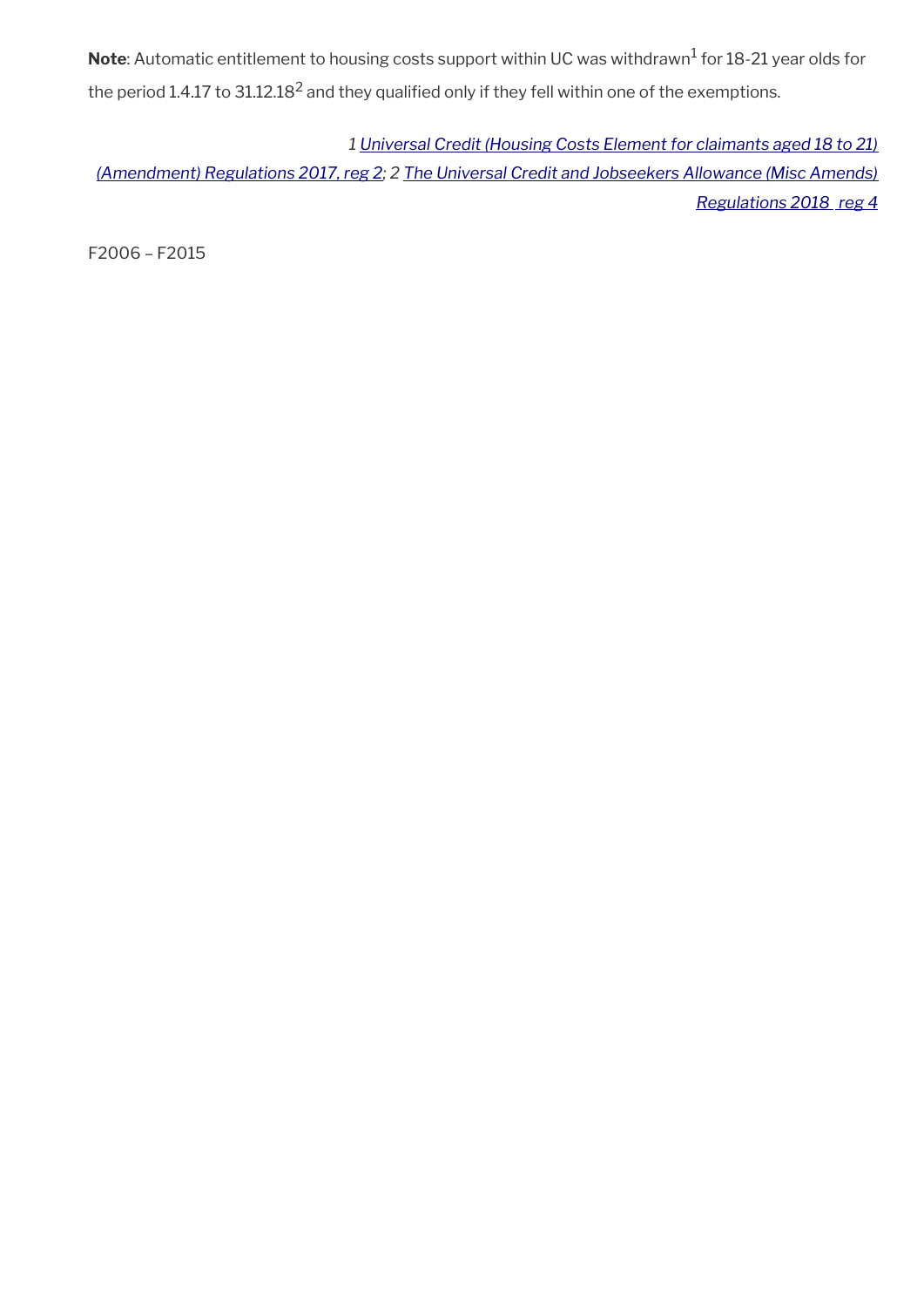# **HCE for renters F2016 - F2019**

F2016 The HCE of UC will include support for renters where<sup>1</sup>

**1.** the claimant meets all the conditions in F2003 **and**

**2.** the payments the claimant is liable to make are rent payments (F2041) (whether or not service charge payments are also payable).

1 [UC Regs, reg 26\(1\)](http://www.legislation.gov.uk/uksi/2013/376/regulation/26)

F2017 Where F2016 applies to payments in respect of a shared ownership tenancy<sup>1</sup>

**1.** an amount will be calculated for support for renters and support for owner-occupiers **and**

**2.** the amount of the claimant's housing costs element will be the aggregate of both those amounts.

1 [UC Regs, reg 26\(3\)](http://www.legislation.gov.uk/uksi/2013/376/regulation/26)

F2018 Where there are service charges payments in shared ownership tenancy cases, those service charges will be calculated under the rules for rent $^1$ .

1 [UC Regs; reg 26\(4\)](http://www.legislation.gov.uk/uksi/2013/376/regulation/26)

F2019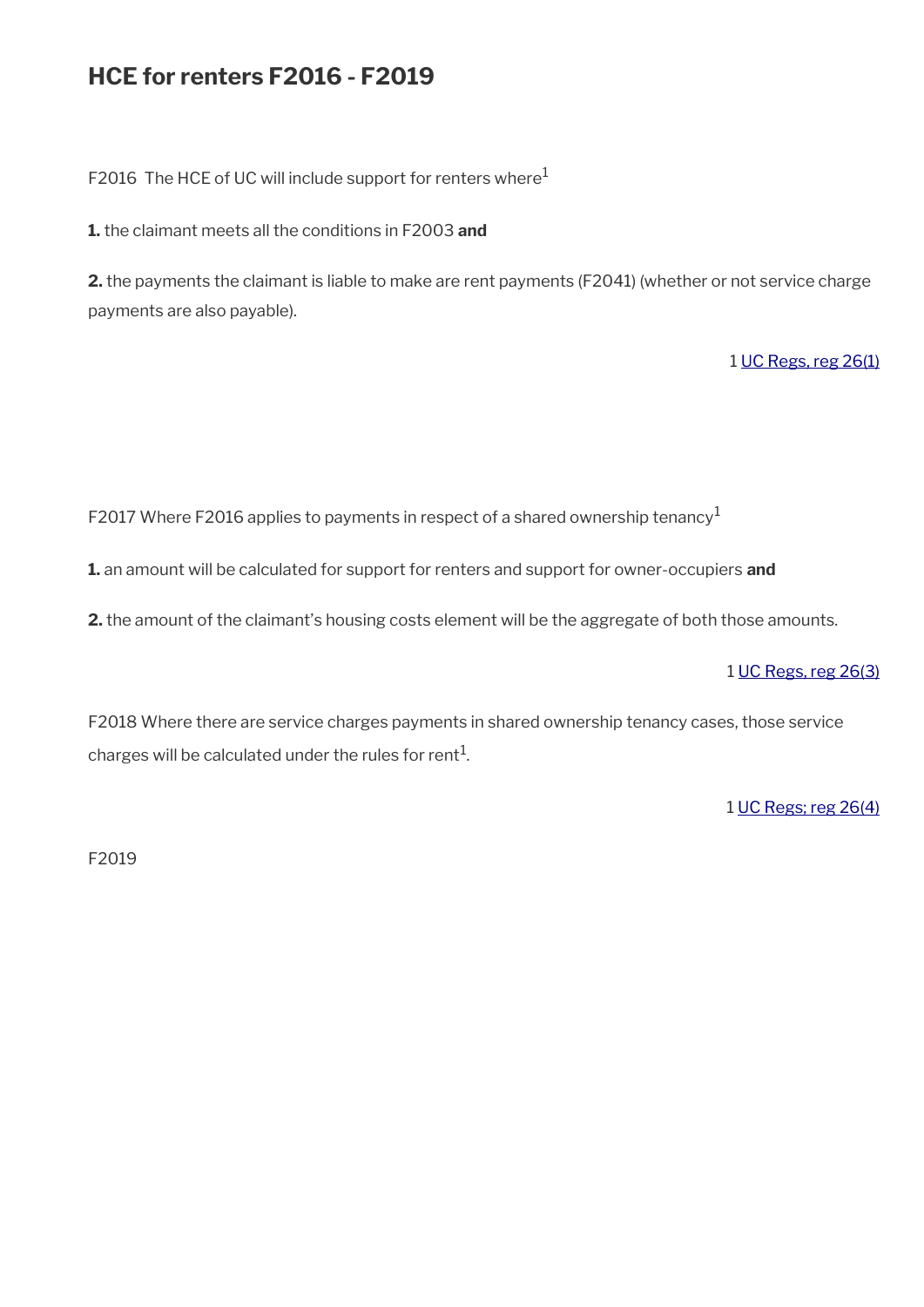# **Shared ownership tenancy F2020 - F2026**

[Shared ownership tenancy](#page-5-0) F2020 - F2026

## <span id="page-5-0"></span>**Shared ownership tenancy**

F2020 [\[See Memo ADM 16/21\]](https://intranet.dwp.gov.uk/manual/advice-decision-making-adm/16-21-under-occupancy-deduction-%E2%80%93-sanctuary-scheme) Shared ownership tenancy means<sup>1</sup>

**1.** in England and Wales, a lease granted on payment of a premium calculated by reference to a percentage of the value of the accommodation or the cost of providing it

**2.** in Scotland, an agreement by virtue of which

**2.1** the tenant of the accommodation of which they and landlord are joint owners is the tenant in respect of the landlord's interest in the accommodation **or**

**2.2** the tenant has the right to purchase the accommodation or the whole or part of the landlord's interest in it.

#### 1 [UC Regs, 26\(5\)](http://www.legislation.gov.uk/uksi/2013/376/regulation/26)

F2021 Shared ownership is a way of buying a stake in a property if a person cannot afford to buy it outright. They have a sole occupancy right, that is they do not have to share their home with anyone else. Shared ownership properties are usually offered for sale by housing associations. A share of a property is bought, and rent is paid to the housing association for the remainder. Monthly payments will include repayments on any mortgage taken out, plus rent on the part of the property retained by the housing association.

F2022 – F2026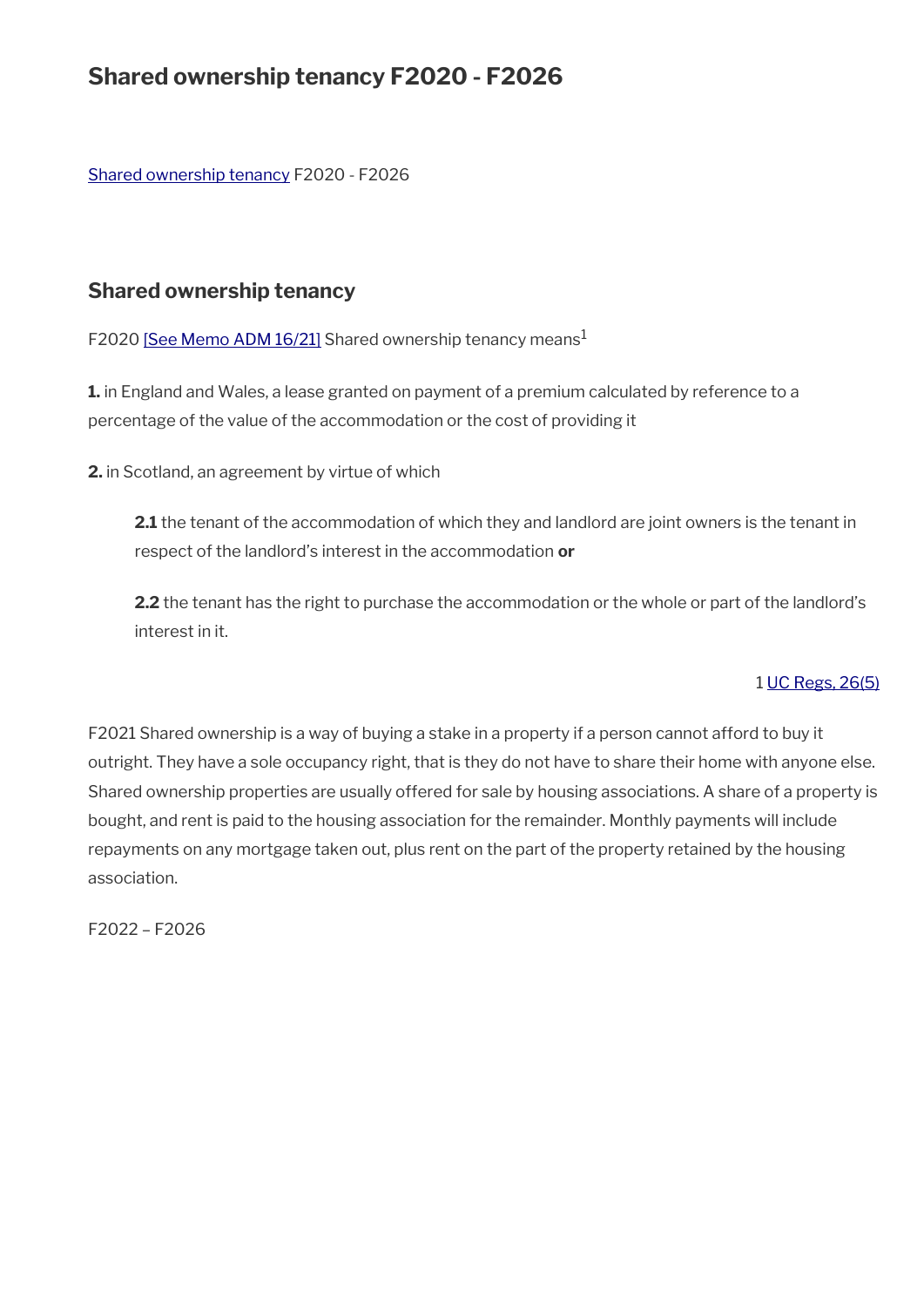# **Meanings of various types of accommodation and payments F2027 - F2049**

[Approved premises](#page-6-0) F2027

Care home F2028

Exempt accommodatio[n](#page-7-1) F 2029

[Housing association](#page-7-0) F2030

Independant hospital F2031

[Registered charity](#page-8-1) F2032

[Specifed accommodation](#page-8-0) F2033 - 2037

**[Tent](#page-9-3) F2038** 

[Upper-tier county council](#page-9-2) F2039

[Voluntary organisation](#page-9-1) F2040

[Rent payments](#page-9-0) F2041

[Payments excluded from being rent payments](#page-10-0) F2042

## <span id="page-6-0"></span>**Approved premises**

F2027 Approved premises means premises approved under prescribed legislation<sup>1</sup>. This includes provision for the approval of premises providing accommodation when people are granted bail in criminal proceedings and for or in connection with the supervision or rehabilitation of people convicted of criminal offences.

1 [UC Regs, Sch 1, para 1;](http://www.legislation.gov.uk/uksi/2013/376/schedule/1) [Offender Management Act 07, s 13](http://www.legislation.gov.uk/ukpga/2007/21/section/13) 

## **Care home**

F2028 Care home<sup>1</sup>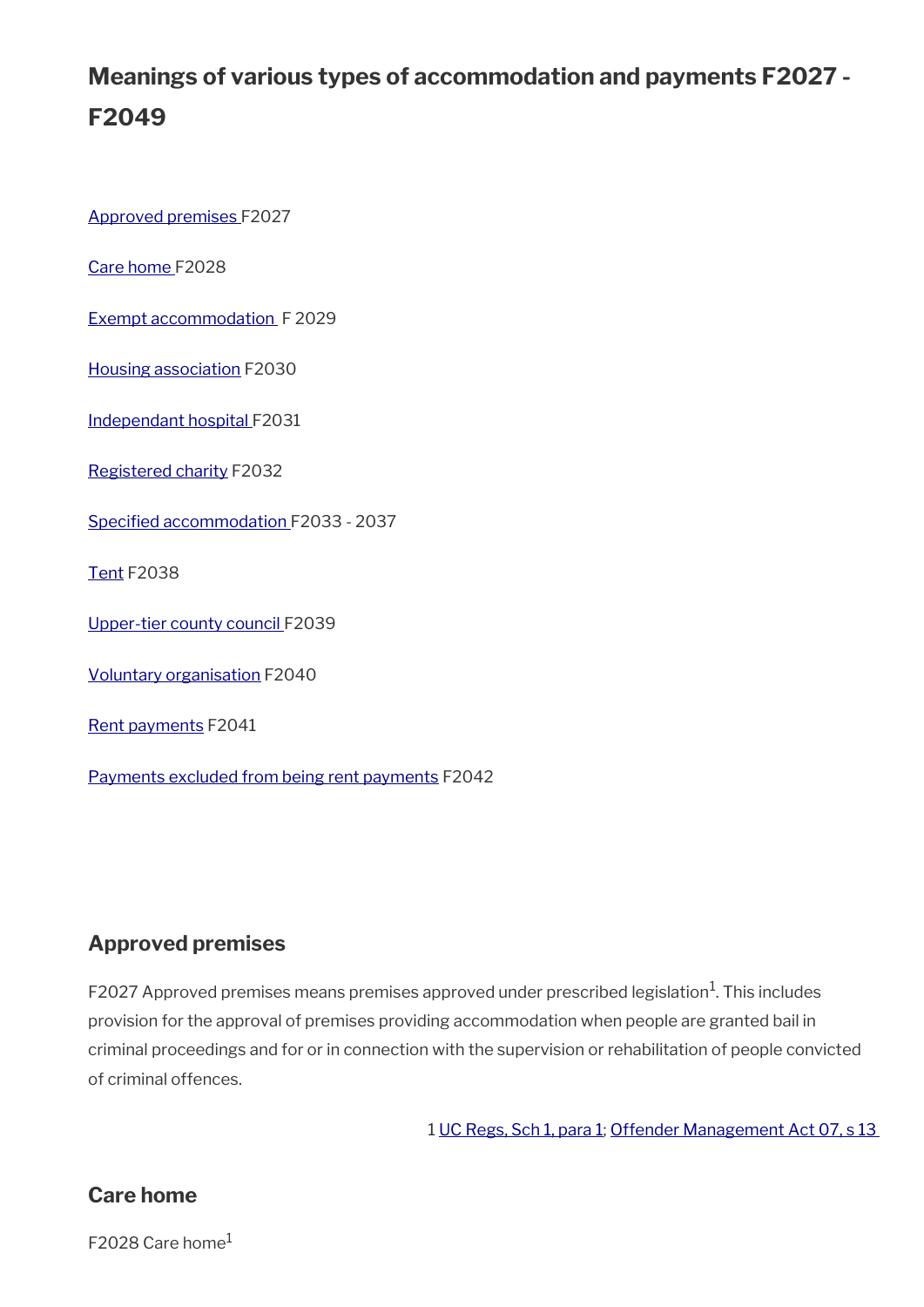${\bf 1}$  in England and Wales, means a care home<sup>2</sup> within the meaning of prescribed legislation

**2.** in Scotland, means a care home service within the meaning of prescribed legislation<sup>3</sup> and

**3.** includes an independent hospital.

1 [UC Regs, Sch 1, para 1;](http://www.legislation.gov.uk/uksi/2013/376/schedule/1) 2 [Care Standards Act 2000, s 3;](http://www.legislation.gov.uk/ukpga/2000/14/section/3) 3 [Public Reform \(Scotland\) Act 2010, Sch 12, para 2](http://www.legislation.gov.uk/asp/2010/8/section/12)

## <span id="page-7-1"></span>**Exempt accomodation**

F2029 Exempt accommodation means<sup>1</sup>

**1.** accommodation which is

**1.1** a resettlement place **and**

**1.2** provided by persons to whom the Secretary of State has given assistance by way of a grant

within the meaning of prescribed legislation2**or**

- **2.** accommodation provided by
	- **2.1** a non-metropolitan county council **or**
	- **2.2** a housing association **or**
	- **2.3** a registered charity **or**
	- **2.4** a voluntary organisation

where they, or someone acting on their behalf, also provides a person with care, support or supervision.

1 [UC Regs, Sch 1, para 1](http://www.legislation.gov.uk/uksi/2013/376/schedule/1); 2 [JSA Act, 95, s 30](http://www.legislation.gov.uk/ukpga/1995/18/section/30)

## <span id="page-7-0"></span>**Housing association**

F2030 Housing association has the meaning given in prescribed legislation $^{\mathrm{1}}$ .

1 [UC Regs, Sch 1, para 1](http://www.legislation.gov.uk/uksi/2013/376/schedule/1); [Housing Associations Act 1985 s 1\(1\)](http://www.legislation.gov.uk/ukpga/1985/69/section/1)

## **Independant hospital**

<code>F2O31</code> Independant hospital has the meaning given in prescribed legislation $^{\mathrm{1}}$ .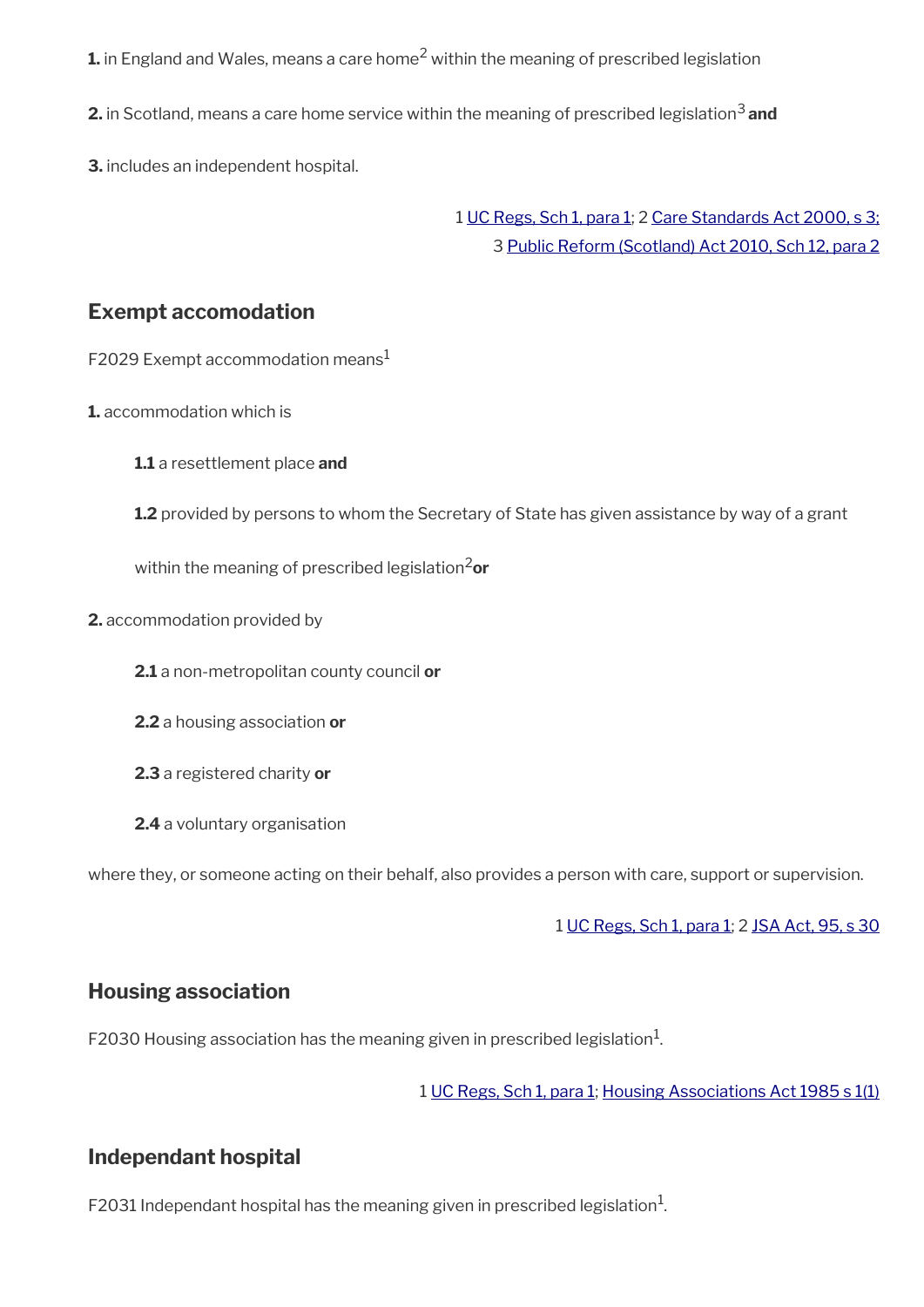## <span id="page-8-1"></span>**Registered charity**

F2032 Registered charity means $^1$  a charity maintained in the register of charities under prescribed legislation.

1 [UC Regs, Sch 1, para 1](http://www.legislation.gov.uk/uksi/2013/376/schedule/1); [Ch Act 2011, part 4;](http://www.legislation.gov.uk/ukpga/2011/25/section/4) [Charities and Trustee Investment \(Scotland\) Act 2005](http://www.legislation.gov.uk/asp/2005/10/contents)

## <span id="page-8-0"></span>**Specifed accommodation**

F2033 Specified accommodation $^{\rm 1}$  means

- **1.** exempt accommodation
- **2.** accommodation provided by a
	- **2.1** county council
	- **2.2** housing association
	- **2.3** registered charity
	- **2.4** voluntary organisation

in which the claimant has been placed in order to meet an identifable need for care, support or supervision and where he receives that care, support or supervision.

**3.** accommodation for victims of domestic violence where they are managed by

- **3.1** local authorities
- **3.2** county councils
- **3.3** housing associations
- **3.4** registered charities
- **3.5** voluntary organisations

**4.** hostel accommodation provided by local authorities where care, support or supervision is also provided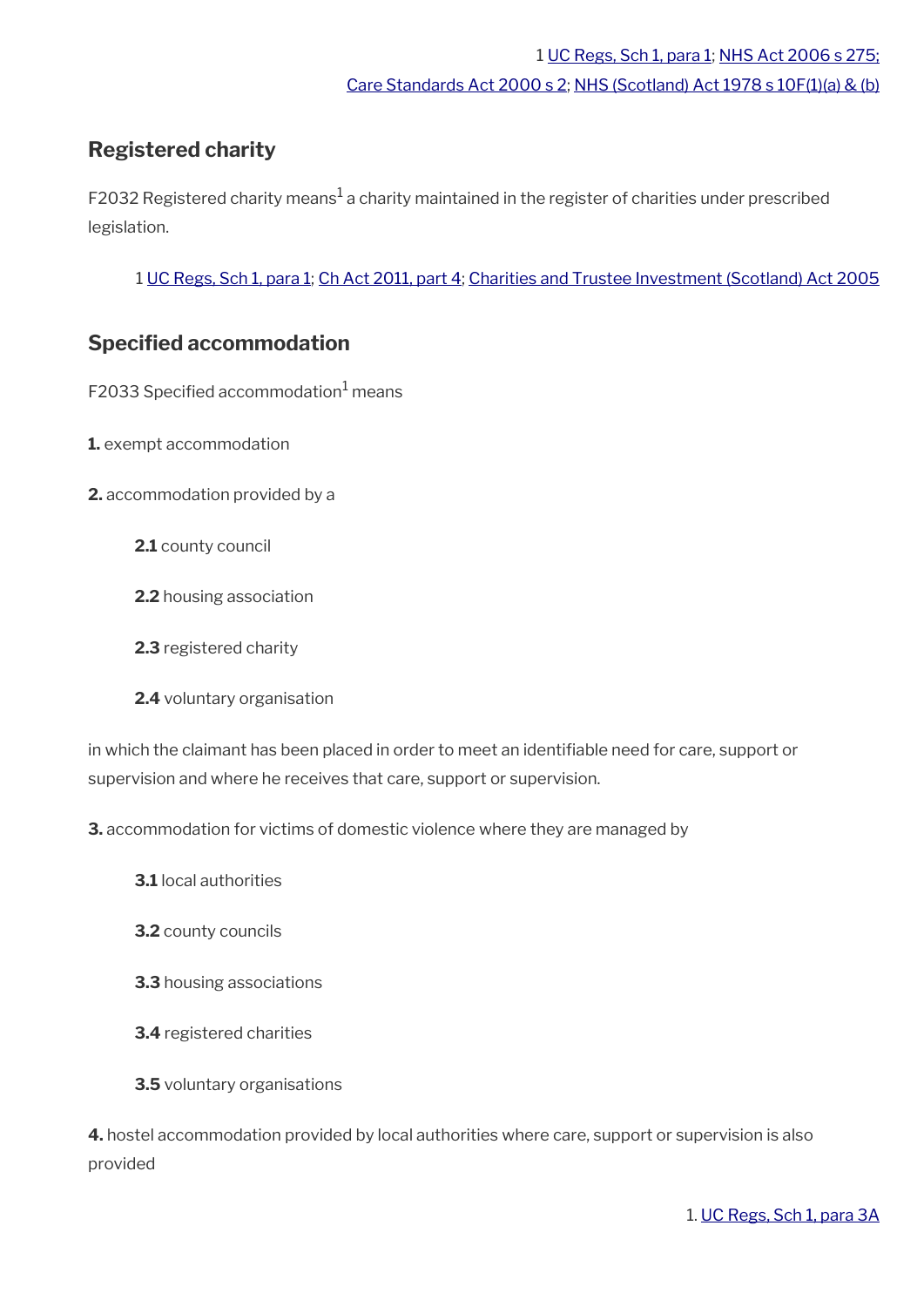## <span id="page-9-3"></span>**Tent**

F2038 Tent means<sup>1</sup> a moveable structure that is designed or adapted (solely or mainly) for the purpose of sleeping in a place for any period and that is not

**1.** a caravan **or**

**2.** a mobile home **or**

**3.** a houseboat.

1 [UC Regs, Sch 1, para 1](http://www.legislation.gov.uk/uksi/2013/376/schedule/1)

## <span id="page-9-2"></span>**Upper -tier County council**

F2039 Upper-tier county council means $^1$  a council for a county in England for each part of whose area there is a district council.

1 [UC Regs, Sch 1, para 1](http://www.legislation.gov.uk/uksi/2013/376/schedule/1)

## <span id="page-9-1"></span>**Voluntary organisation**

F2040 Voluntary organisation means a body, other than a public or local authority, the activities of which are carried out on a not for profit basis $^1\!\!$ .

1 [UC Regs, Sch 1, para 1](http://www.legislation.gov.uk/uksi/2013/376/schedule/1)

## <span id="page-9-0"></span>**Rent Payments**

F2041 **[\[See memo ADM 26/17\]](http://intranet.dwp.gov.uk/manual/advice-decision-making-adm/memo-adm-2617-operation-claims-and-payments-system-uc-relation-scotland) [\[See memo ADM 5/18\]](http://intranet.dwp.gov.uk/manual/advice-decision-making-adm/5-18-application-universal-credit-claims-and-payments-scotland-amendment-regulations-2017-operations)** Subject to F2042 rent payments are<sup>1</sup>

**1.** payments of rent

**2.** payments for a licence or other permission to occupy accommodation

**3.** mooring charges payable for a houseboat (which might include a berthing or storage charge whilst the boat is out of the water)

**4.** where accommodation is a caravan or mobile home, payments in respect of the site on which it stands

**5.** contributions by residents towards maintaining almshouses (and essential services in them) provided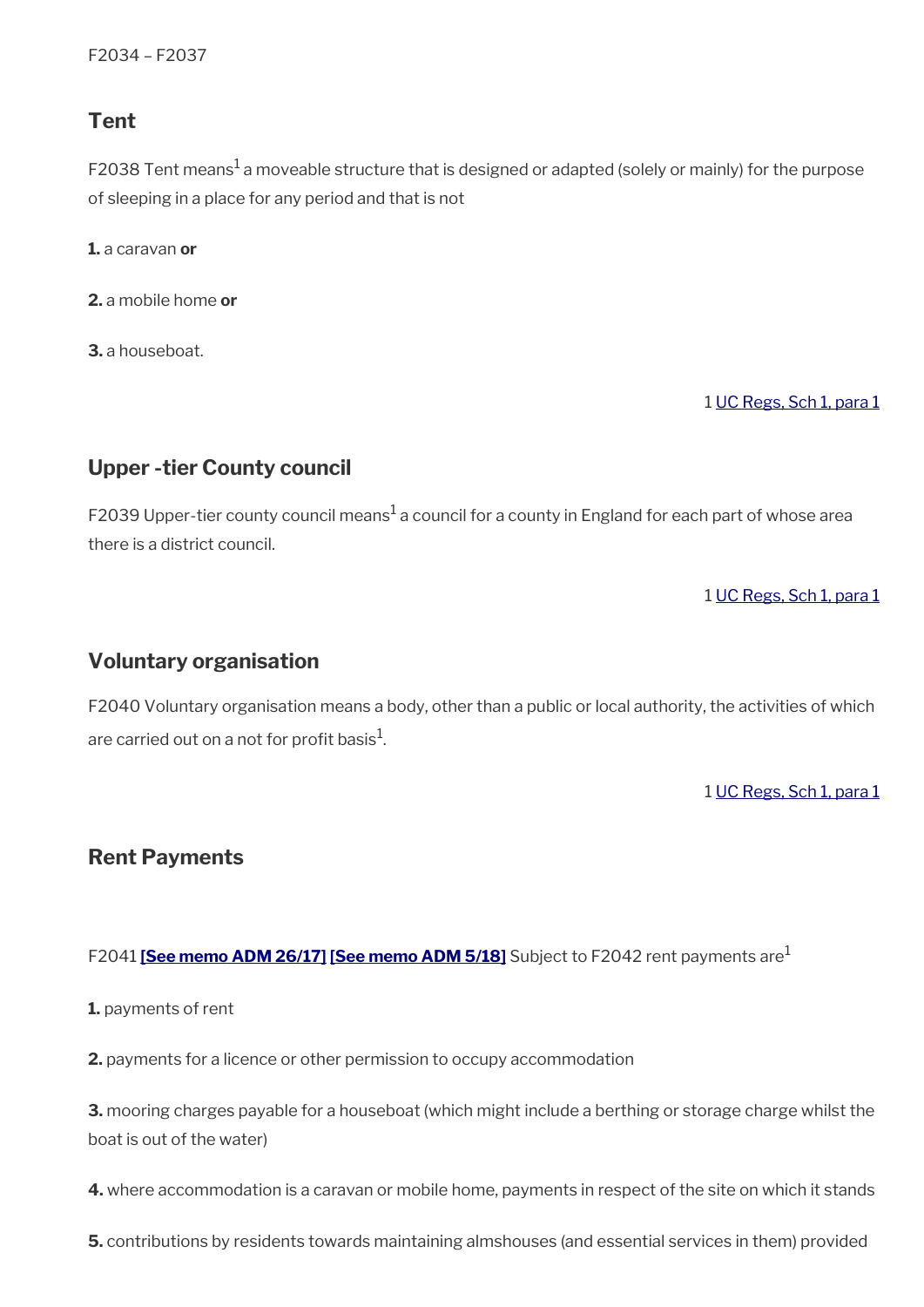by a housing association which is

**5.1** a registered charity **or**

**5.2** exempt charity under prescribed legislation<sup>2</sup>.

1 [UC Regs, Sch 1, para 2](http://www.legislation.gov.uk/uksi/2013/376/schedule/1); 2 [Charities Act 2011, s 3](http://www.legislation.gov.uk/ukpga/2011/25/section/3)

## <span id="page-10-0"></span>**Payments excluded from being rent payments**

F2042 Rent payments do not include payments $^1$ 

**1.** of ground rent

- **2.** in respect of a tent or the site on which a tent stands
- **3.** in respect of approved premises
- **4.** in respect of a care home
- **5.** which are service charge payments as in F2050.
- **6.** in respect of specified accommodation
- 7. payments in respect of temporary accommodation (see ADM F3182)

**Note:** If a claimant lives in exempt accommodation help with housing costs will be provided by their LA.

1 [UC Regs, Sch 1, para 3, 3A & 3B](http://www.legislation.gov.uk/uksi/2013/376/schedule/1)

F2043 - F2049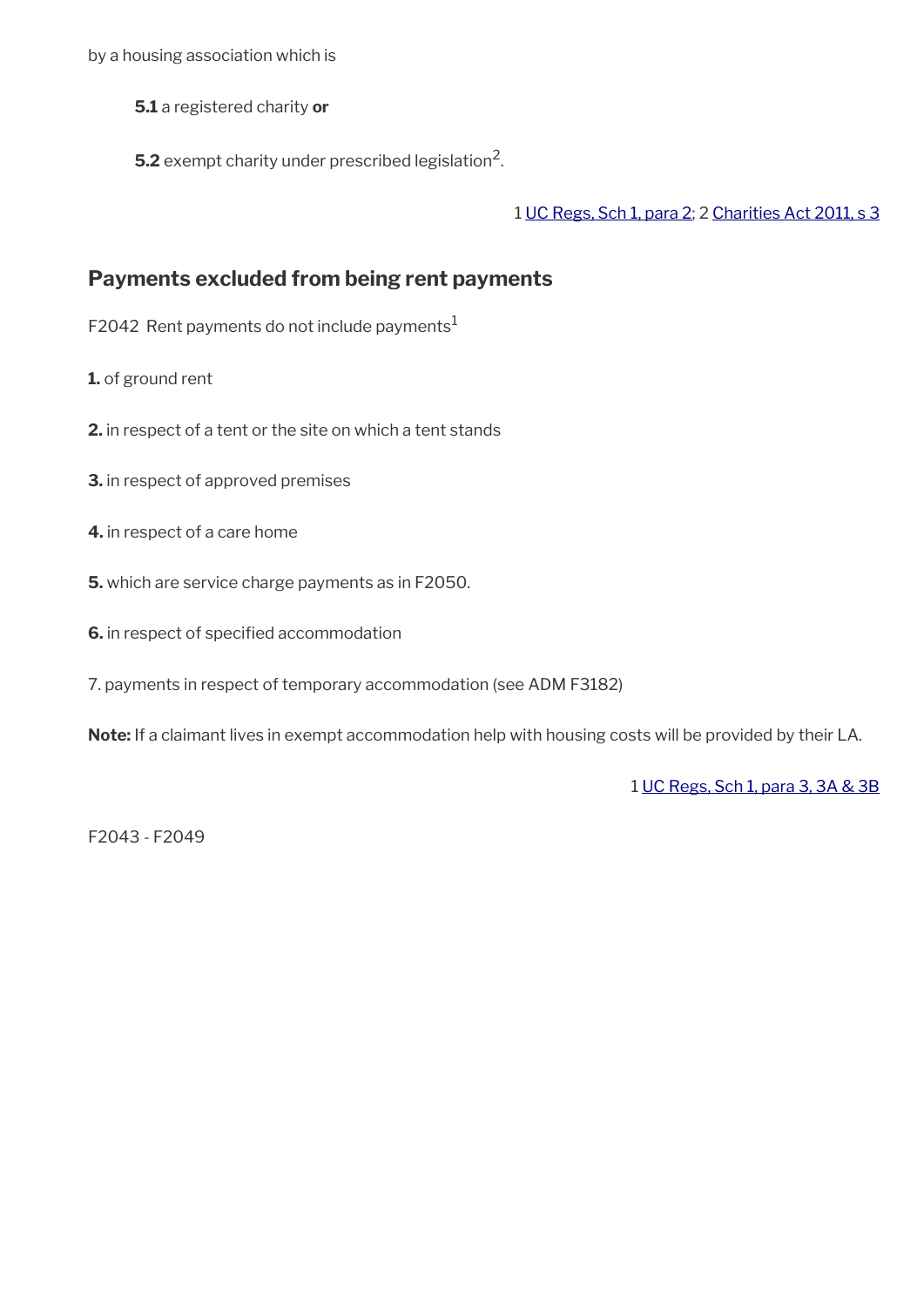# **Service charge payments F2050 - F2080**

[Service charge payments](#page-11-0) F2050 - F2059

[Service charge payments in the social rented sector and for owner occupiers](#page-12-0) F2060 - F2080

## <span id="page-11-0"></span>**Service charge payments**

F2050 **[\[See memo ADM 26/17\]](http://intranet.dwp.gov.uk/manual/advice-decision-making-adm/memo-adm-2617-operation-claims-and-payments-system-uc-relation-scotland) [\[See memo ADM 5/18\]](http://intranet.dwp.gov.uk/manual/advice-decision-making-adm/5-18-application-universal-credit-claims-and-payments-scotland-amendment-regulations-2017-operations)** Service charge payments are payments which<sup>1</sup>

**1.** fall within F2051

**2.** are not excluded as in F2053 **and**

**3.** where F2060 et seq applies, meet all the conditions set out in those paragraphs.

1 [UC Regs, Sch 1, para 7\(1\)](http://www.legislation.gov.uk/uksi/2013/376/schedule/1)

F2051 Service charge payments are payments which are, in whole or in part<sup>1</sup>

**1.** of, or towards, the cost of, or charges for, providing services or facilities to or for the benefit of the people occupying the home **or**

**2.** fairly attributable to the costs of, or charges for, providing such services or facilities connected with the accommodation as are available for the use or benefit of persons occupying the home

**Note:** Any payments made into a sinking/reserve fund, that fall into 1 or 2 above, can be considered as service charges.

#### 1 [UC Regs, Sch 1, para 7\(2\)](http://www.legislation.gov.uk/uksi/2013/376/schedule/1)

F2052 It is irrelevant whether or not the service charge payments<sup>1</sup>

**1.** are separately identifed as relating to the costs or expenses referred to in F2051

**2.** are made in addition to or as part of any other payment (including a payment that would otherwise be regarded as a rent payment)

**3.** are made under the same or a different agreement as that under which the accommodation is occupied.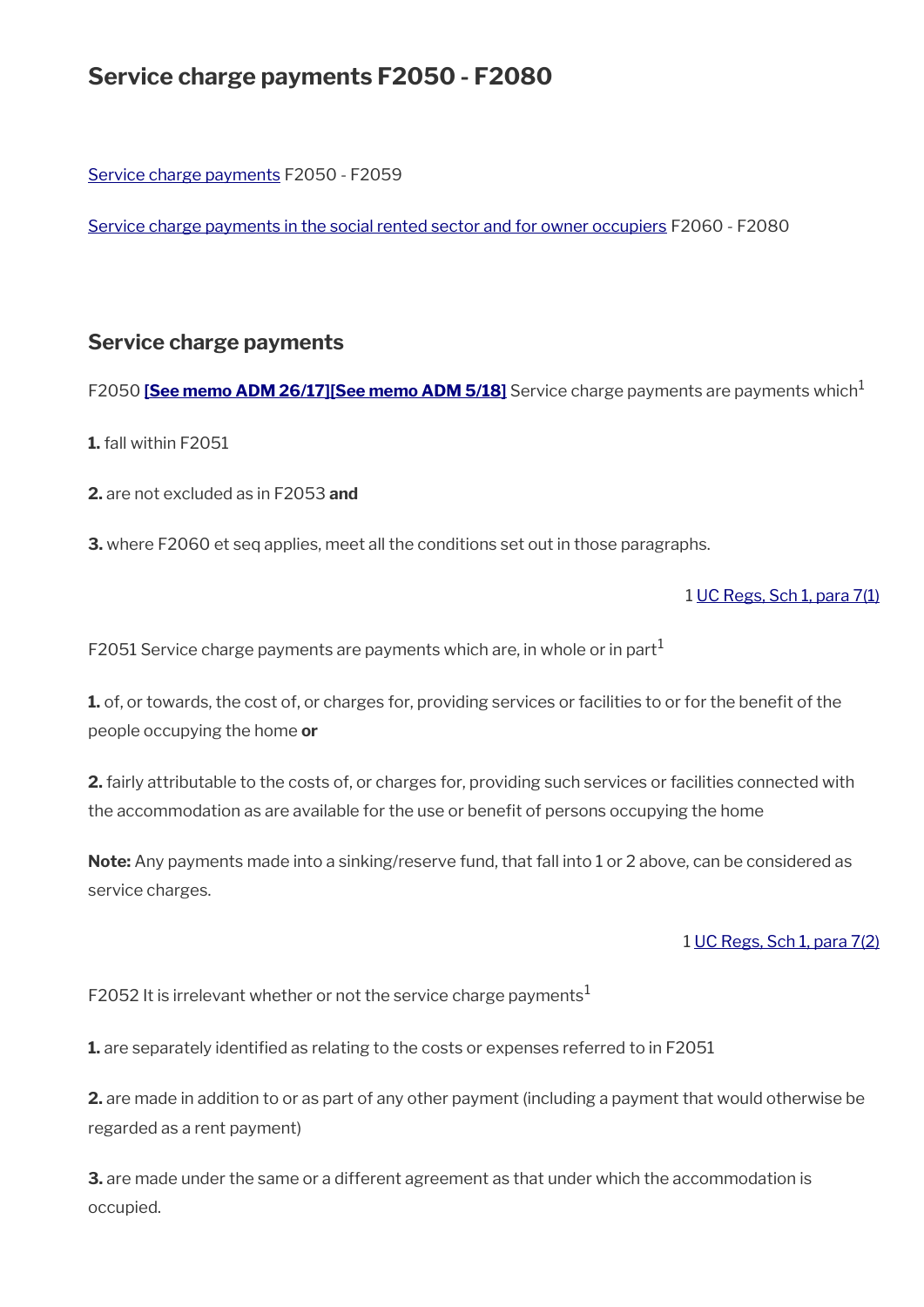F2053 Payments are not service charge payments where<sup>1</sup>

**1.** a loan was taken out to make the payments **or**

**2.** the payments relate to services or facilities provided for the use or benefit of anyone occupying

**2.1** a tent

- **2.2** approved premises
- **2.3** a care home
- **2.4** exempt accommodation

**Note:** If a claimant lives in exempt accommodation help with housing costs will be provided by their LA.

1 [UC Regs, Sch 1, para 7\(3](http://www.legislation.gov.uk/uksi/2013/376/schedule/1))

F2054 - F2059

## <span id="page-12-0"></span>**Service charge payments in the social rented sector and for owner occupiers**

F2060 Paragraphs F2061 - F2078 apply when calculating the amount of housing costs element in the social rented sector and for owner occupiers $^1$ . They do not apply to calculations in respect of the private rented sector or temporary accommodation.

#### 1 [UC Regs, Sch 1, para 8\(1\)](http://www.legislation.gov.uk/uksi/2013/376/schedule/1)

<code>F2061</code> Service charge payments within <code>F2060</code> must meet the conditions set out in <code>F2062-F2068 $^{\rm 1}$ .</code>

#### 1 [UC Regs, Sch 1, para 7\(1\)\(c\)](http://www.legislation.gov.uk/uksi/2013/376/schedule/1)

F2062 The first condition is that the right to occupy the accommodation depends upon paying the service charge payments $^{\rm 1}$ .

#### 1 [UC Regs, Sch 1, para 8\(3\)](http://www.legislation.gov.uk/uksi/2013/376/schedule/1)

F2063 The second condition is that the service charge payments must fall into one or more of the descriptions set out in paragraphs F2066 et seq and (but see F2071-F2072) $^1$ . Before deciding that a service charge is eligible the DM must be satisfed that it comes within one of the categories at F2071 et seq.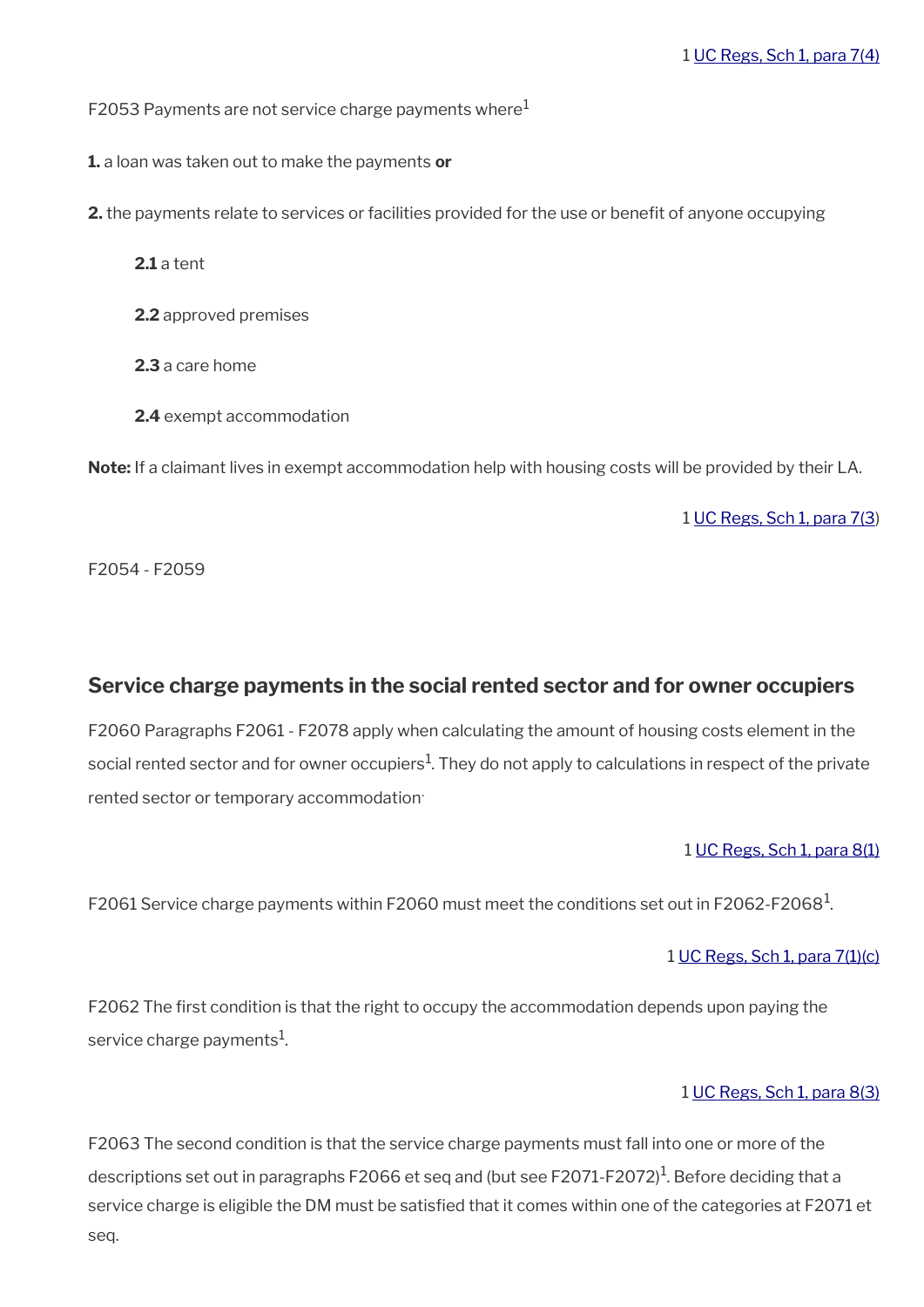#### 1 [UC Regs, Sch 1, para 8\(4\)](http://www.legislation.gov.uk/uksi/2013/376/schedule/1)

F2064 The third condition is that the amount of the costs and charges the service charge payments relate to are reasonable and the services or facilities they relate to are reasonable to provide $^1\!$ 

#### 1 [UC Regs, Sch 1, para 8\(5\)](http://www.legislation.gov.uk/uksi/2013/376/schedule/1)

F2065 What is reasonable is a question of fact to be determined in the circumstances of each individual case. When considering what is reasonable the DM should, for example, take into account whether

**1.** the rent and service charges are above the LHA rate

**2.** the service charge is unreasonably high compared to other similar services in area (although this is dealt with in chapter F3)

**3.** the service charge is for a luxury e.g. maintenance of a swimming pool.

F2066 Where it appears that an owner occupier's service charges are excessive or unreasonable to provide the DM should check that the information provided does not contain any errors, or ineligible service charges. There is no power to refer to the rent officer the DM should therefore consider the amounts supplied as 'reasonable' and allow the payment to be made.

F2067 Where the claimant is in the social rented sector and the DM is examining whether specifc services are reasonable to provide, they should make reference to the lists of eligible service charges in this guidance. Where the charge is not listed, or isn't implied by the wording of the guidance, the service charge should be deemed ineligible.

F2068 Where the DM considers the service charges in the social rented sector are unreasonable amounts, the decision-maker will need to check that the amount supplied by the claimant is correct. Once the decision-maker is satisfed that the information supplied is correct, the case should be referred to rent officers to determine whether or not the charged amounts are excessive. UC DMs should not make any determination themselves about the reasonability of any amounts of service charges.

**Note:** See chapter F3 for guidance relating to referrals to the rent officer.

F2069 - F2070

#### **Service charge payments to maintain the general standard of the accommodation**

F2071 The service charge payments are for $1$ 

**1.** the external cleaning of the upper floor windows of a multi-storey building

**2.** other internal or external maintenance or repair of the accommodation, but only where the payments are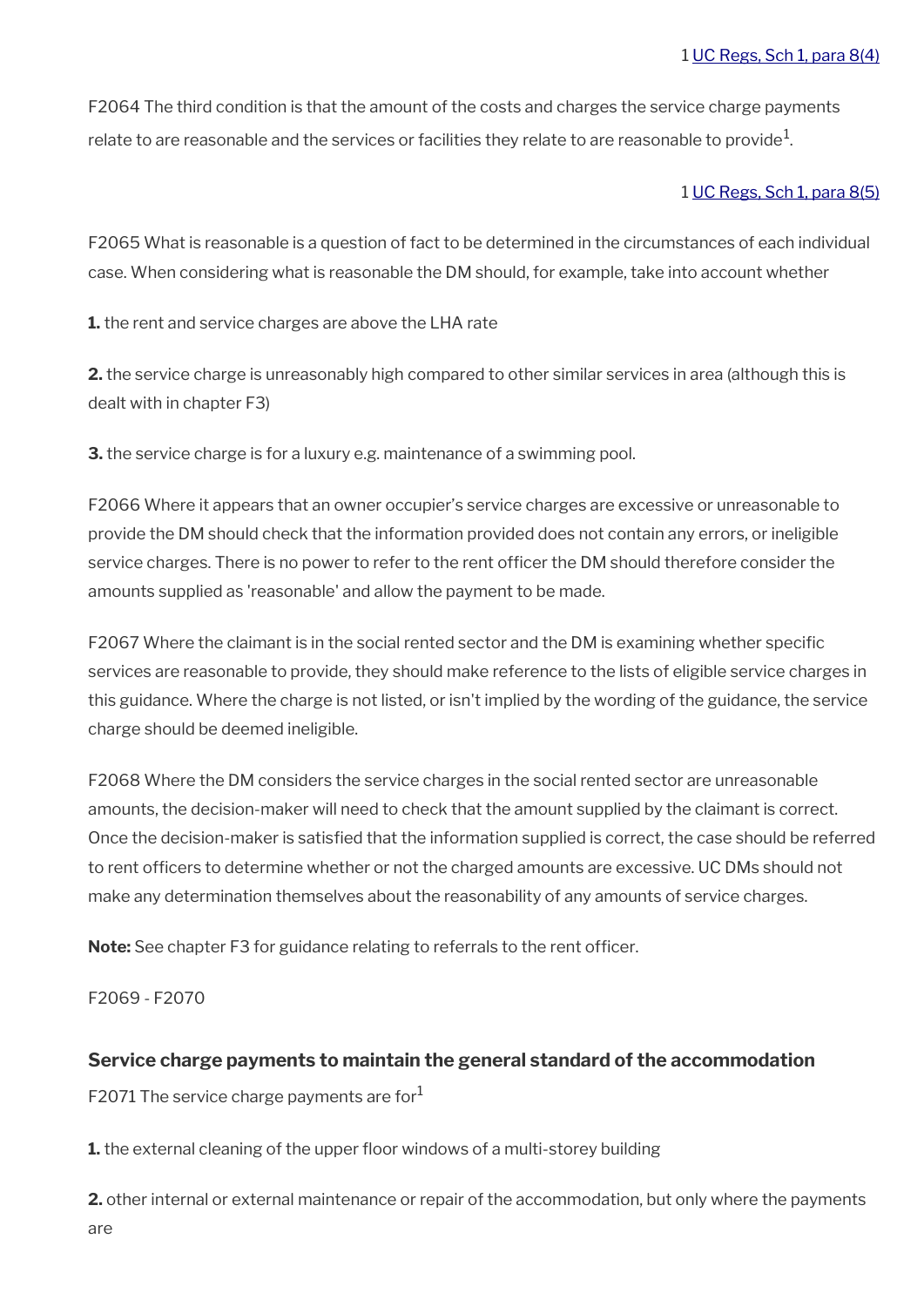**2.1** separately identifable as relating to such maintenance or repair **and**

**2.2** payable

**2.2.a** for shared ownership tenancies **or**

**2.2.b** by owner occupiers.

### 1 [UC Regs, Sch 1, para 8\(4\) Category A](http://www.legislation.gov.uk/uksi/2013/376/schedule/1)

#### **Service charge payments for the general upkeep of areas of communal use**

F2072 The service charge payments are for the ongoing maintenance and cleaning of, and supply of water, fuel or any other commodity relating to the common use of, internal or external areas including areas for reasonable facilities, examples include

**1.** grounds maintenance such as lawn mowing, litter removal and lighting costs for areas of access

- **2.** tenant parking but not extending to the manning of car parks for security purposes
- **3.** laundry facilities
- **4.** upkeep of internal areas of common use outside the home, such as hallways and corridors

**5.** children's play areas.

#### 1 [UC Regs, Sch 1, para 8\(4\) Category B](http://www.legislation.gov.uk/uksi/2013/376/schedule/1)

#### **Service charge payments in respect of basic communal services**

F2073 The service charge payments are for the provision, on going maintenance, cleaning or repair in connection with basic services generally available to everyone living in the accommodation $^1$ . Examples of service charge payments that are included in this category are charges relating to the provision, maintenance, cleaning or repair of

#### **1.** communal lifts

**2.** a communal telephone, but not the cost of calls

**3.** secure building access for example key cards and keypad door locking mechanism

**4.** any additional costs for equipment, such as aerials, to access free-to-air television and radio, but not extending to include cable, satellite or internet connections

**5.** refuse collection

**6.** CCTV but only where this applies to areas of communal use.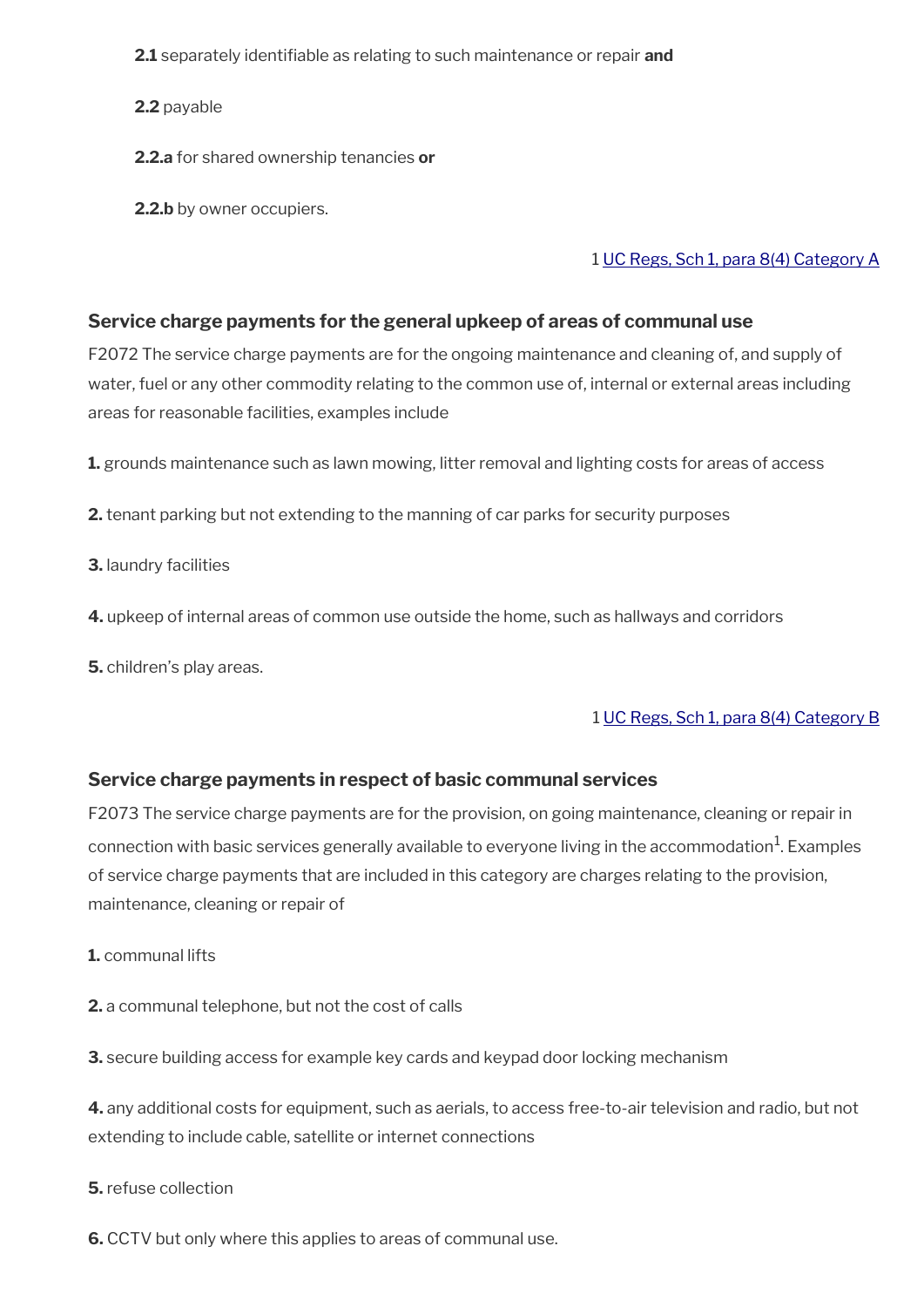F2074 Where the service charge payments are for the provision of a service only the proportion that directly relates to the time spent on providing that service will be eligible. Where

**1.** a person such as a concierge, groundskeeper or caretaker, is employed to provide any eligible service charge, then the relevant proportion of staffng costs for this person will be eligible **and**

**2.** the terms of the claimant's tenancy, or other related agreement makes the claimant liable to pay costs for management and administration of eligible services, the relevant portion will be eligible.

#### **Example**

A janitor is employed to carry out a range of maintenance services and the cost of this is £300 per week (wages plus employer pension contributions etc.). The janitor will normally spend 20% of his time carrying out work directly related to eligible service charges each week.

20% of the cost is £60 p/week.

There are 50 tenants. £60 divided by 50 tenants = £1.20.

The eligible weekly amount, per tenant, is therefore £1.20.

#### Accommodation specific service charge payments

F2075 The service charge payments are specific to the particular type of accommodation but are limited to payments for the use of essential items contained in it $^1\!$ . This will include basic furniture or domestic appliances. This will apply only where the item or items remain the property of the original owner and do not form part of a purchase or part ownership agreement.

#### 1 [UC Regs, Sch 1, para 8\(4\) Category D](http://www.legislation.gov.uk/uksi/2013/376/schedule/1)

#### **Ineligible service charge payments**

F2076 No service charge payments will be included in a claimant's HCE where<sup>1</sup>

**1.** public funding is available from another source to meet the payments, irrespective of whether the claimant has any entitlement to any such funding **or**

**2.** the person making a payment in connection with the use of an asset acquires the asset or any interest in it **or**

**3.** the payments relate to the costs or charges of providing of food, medical services or personal services of any description.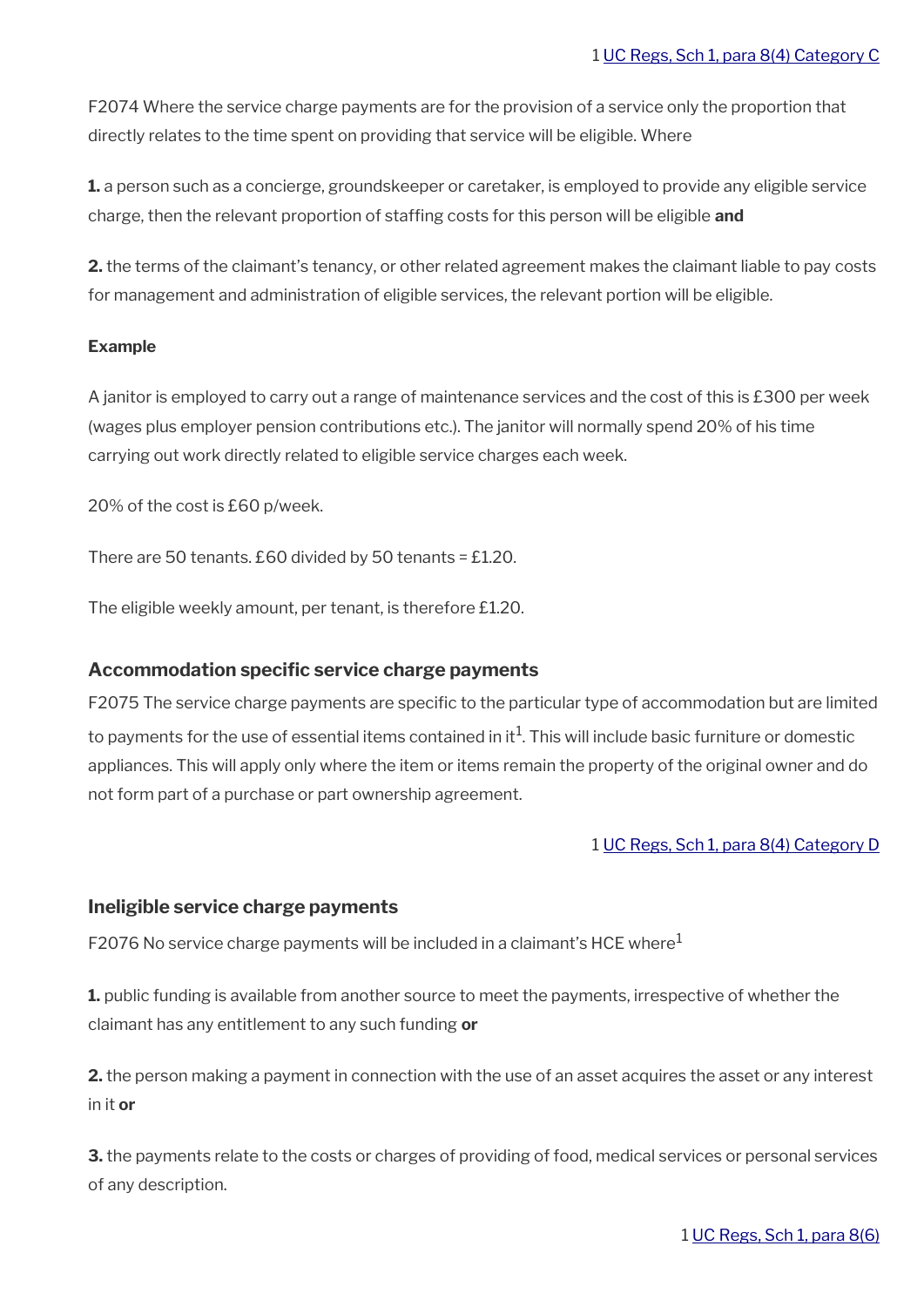F2077 Examples of service charge payments that are excluded are charges relating to the provision of

**1.** living expenses, such as heating, lighting, hot water or meals

**2.** personal services, such as a laundry or cleaning service

**3.** nursing or personal care services (help with personal hygiene, eating, dressing etc.)

**4.** provision of an emergency alarm system

**5.** counselling, medical or support services

**6** any medical expenses (including those relating to the provision of counselling)

**7.** transport

**8.** any licences or permits

**9.** maintenance of un-adopted roads

**10.** installation, maintenance or repair of any special equipment or adaptations to the property in respect of disability or infrmity of tenants

**11.** individual emergency alarm systems

**12.** subscription or fee-based television (e.g. satellite television subscription)

**13.** communal social recreational areas such as gyms, bars, shops, hairdressers, internet rooms, restaurants, café's or swimming pools

**14.** gardening for individual's gardens

**15.** intensive housing management **and**

**16.** water, sewerage and utility charges relating to anything other than communal areas.

**17.** building insurance

F2078 Any service charge that is not eligible under F2065 et seq cannot be treated as either an owner occupier payment or a rent payment $^1\!\!$ .

1 [UC Regs, Sch 1, para 8\(7\)](http://www.legislation.gov.uk/uksi/2013/376/schedule/1)

F2079-F2080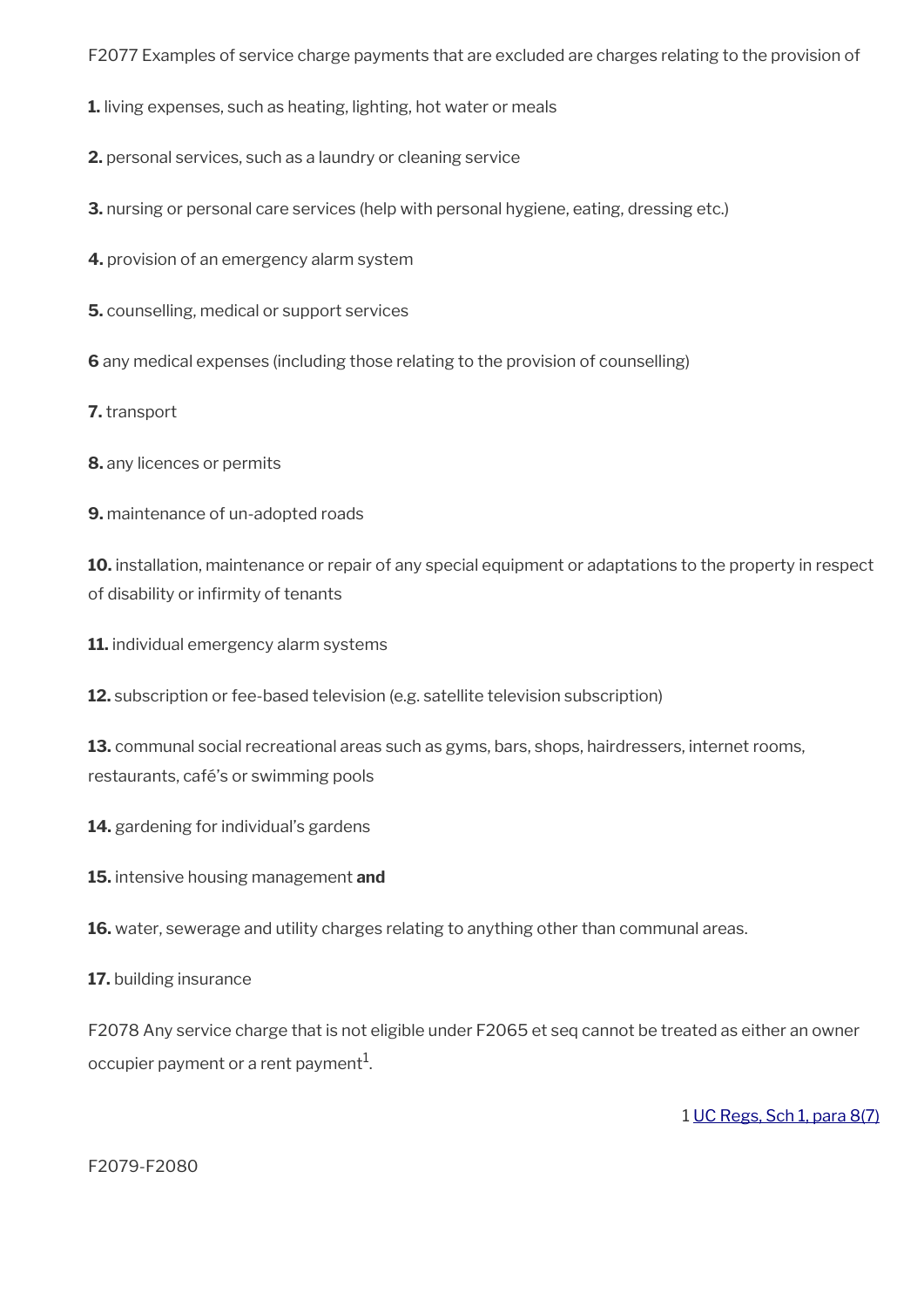# **The liability condition F2081 - F2160**

[Liable to make payments F](#page-17-0)2081 - F2086

[Treated as liable to make payments](#page-18-0) F2087 - F2104

[Treated as not liable to make payments](#page-19-0) F2105 - F2160

## <span id="page-17-0"></span>**Liable to make payments**

F2081 There must be a liability to make payments which is on a commercial basis and a claimant must have the actual liability or be treated as having it. A liability to make payments imposes legally enforceable conditions on the parties to the agreement. If one party breaks the agreement, the other party has the right to go to court to seek redress.

F2082 An agreement may not be on a commercial basis where it includes terms which are not legally enforceable or which the parties do not intend to be legally enforceable.

#### **Example**

A claimant does household chores for their landlord. The chores could be considered as payments in kind and the rental agreement a commercial one if when the tenant

**1.** does household chores for their landlord they pay a lower rent

**2.** does not do household chores they have to pay a higher rent.

F2083 Charging a low rent does not on its own make an agreement non-commercial. Many charities, voluntary bodies and some individuals, choose to let properties at below market rents or do not want to make a profit from letting, but their tenancies may still be commercial arrangements if that is what the parties to the agreement intend.

F2084 The DM must decide whether the liability to make payments is on a commercial or non commercial basis as a question of fact based on all the evidence.

F2085 – F2086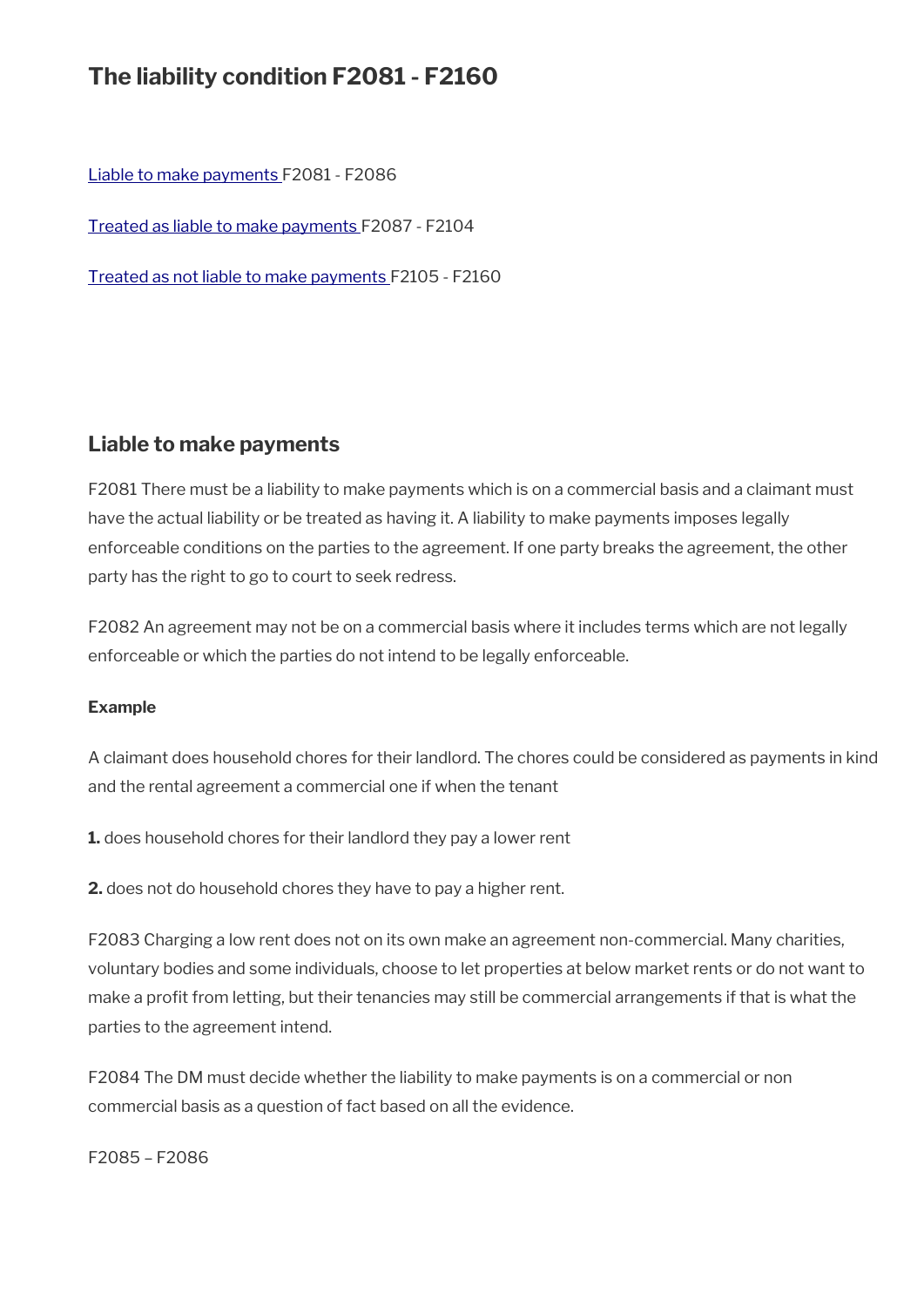## <span id="page-18-0"></span>**Treated as liable to make payments**

## **Certain other persons liable to make payments**

F2087 A claimant will be treated as liable to make payments where the person who is liable is<sup>1</sup>

**1.** any child or QYP the claimant (or if the claimant is a member of a couple, either member) is responsible for **or**

**2.** where the claimant is a member of a couple claiming as a single person, the other member of the couple.

### 1 [UC Regs, Sch, 2 para 1\(1\)](http://www.legislation.gov.uk/uksi/2013/376/schedule/2)

F2088 F2087 will not apply to a person who is claiming as a single person where they are a party to a polygamous marriage<sup>1</sup>.

#### **Example**

Abdul, Alkha and Fatima are parties to a polygamous marriage and make a claim to UC. Fatima is Abdul's second wife. Abdul and Alkha (his wife he married frst) will make a joint claim to UC to form their own benefit unit. Fatima claims UC as a single person. Abdul cannot be treated as liable for any relevant payments that Fatima is liable to make.

1 [UC Regs, Sch 2, para 1\(2\)](http://www.legislation.gov.uk/uksi/2013/376/schedule/2)

## **Failure to pay by the person who is liable**

F2089 A claimant is treated as liable $^1$  to make payments where

**1.** the person who is liable is not making payments **and**

**2.** the claimant has to make payments in order to continue to live in the accommodation **and**

**3.** the claimant's circumstances are such that it would be unreasonable to expect them to make other arrangements **and**

**4.** it is reasonable to treat the claimant as liable to make the payments.

1 [UC Regs, Sch 2, para 2\(1\); 2, para 2\(2\)](http://www.legislation.gov.uk/uksi/2013/376/schedule/2)

#### **Example**

Judith lives in a two bedroom house which she rents from a private landlord. She goes to court and is convicted and sentenced to a prison sentence. Her brother Tony moves into the property whilst she is in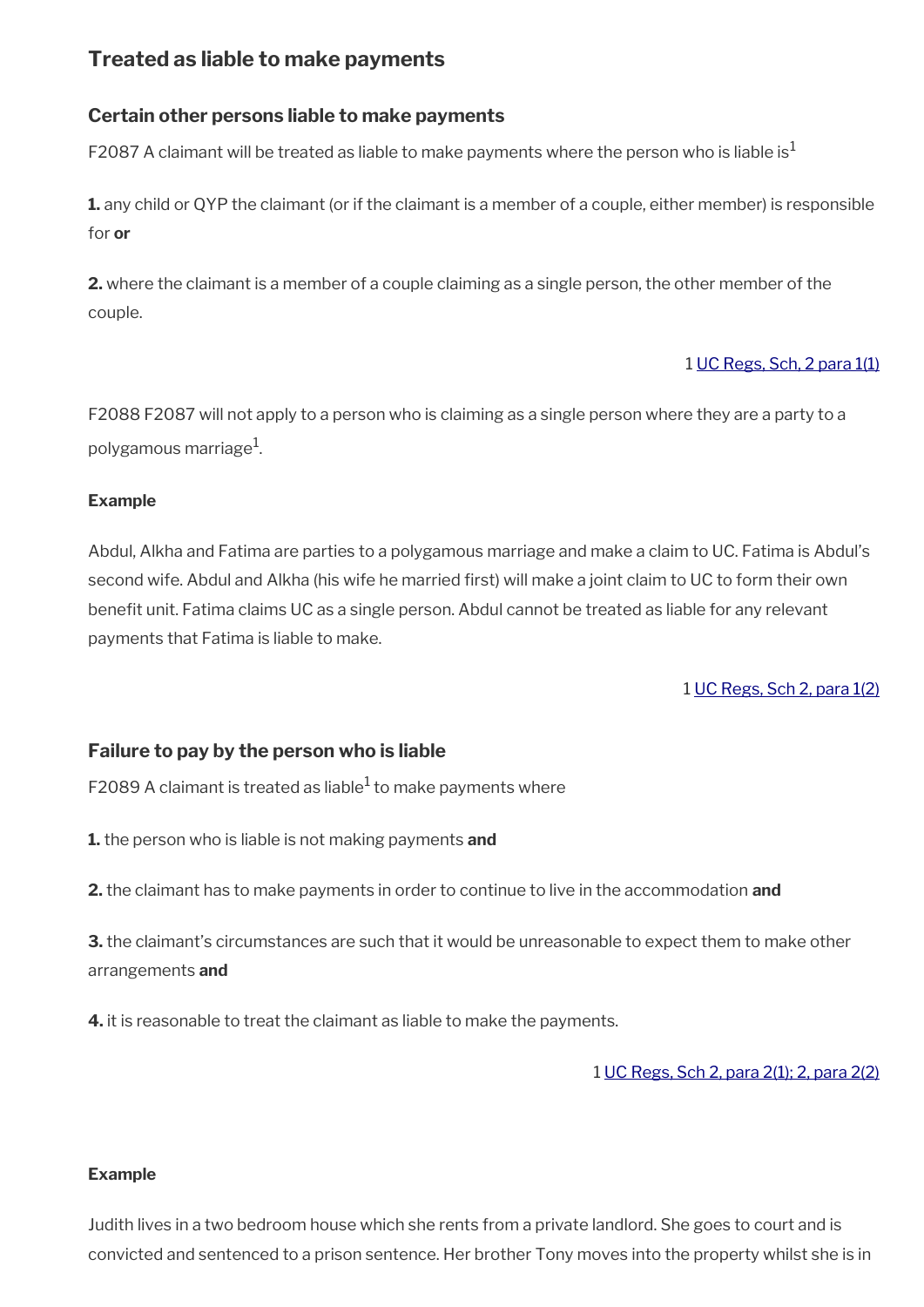prison. Tony cannot be treated as a liable to make the payments as he did not live in the property prior to the prison sentence and therefore would not be continuing to live there.

F2090 When determining what is reasonable for owner-occupiers, consideration has to be given to the fact that continuing to make the payments may benefit the person with liability to make the payments $^{\mathrm{1}}$ .

1 [UC Regs, Sch 2, para 2\(3\)](http://www.legislation.gov.uk/uksi/2013/376/schedule/2)

F2091 – F2100

#### **Payments waived in return for repair work**

F2101 A claimant will be treated as liable to make payments where $^{\rm 1}$  the liability to make them is waived

**1.** by the person to whom the liability is owed **and**

**2.** by way of reasonable compensation for reasonable repair or re-decoration works carried out by the claimant which the person to whom the liability is owed would have carried out or been required to carry out.

1 [UC Regs, Sch 2, para 3](http://www.legislation.gov.uk/uksi/2013/376/schedule/2)

#### **Rent free periods**

F2102 A claimant will be treated as still liable to make rent and service charge payments during any rent free periods provided for in his rental agreement $^1$  (see F3101).

1 [UC Regs, Sch 2, para 4](http://www.legislation.gov.uk/uksi/2013/376/schedule/2)

F2103 – F2104

## <span id="page-19-0"></span>**Treated as not liable to make payments**

#### **Liability to make rent payments to close relative**

F2105 A claimant will be treated as not liable to make rent payments where the liability is owed to a person who lives in the accommodation and who is<sup>1</sup>

**1.** the other member of the couple, if the claimant is a member of a couple **or**

**2.** any child or QYP for whom

**2.1** the claimant is responsible **or**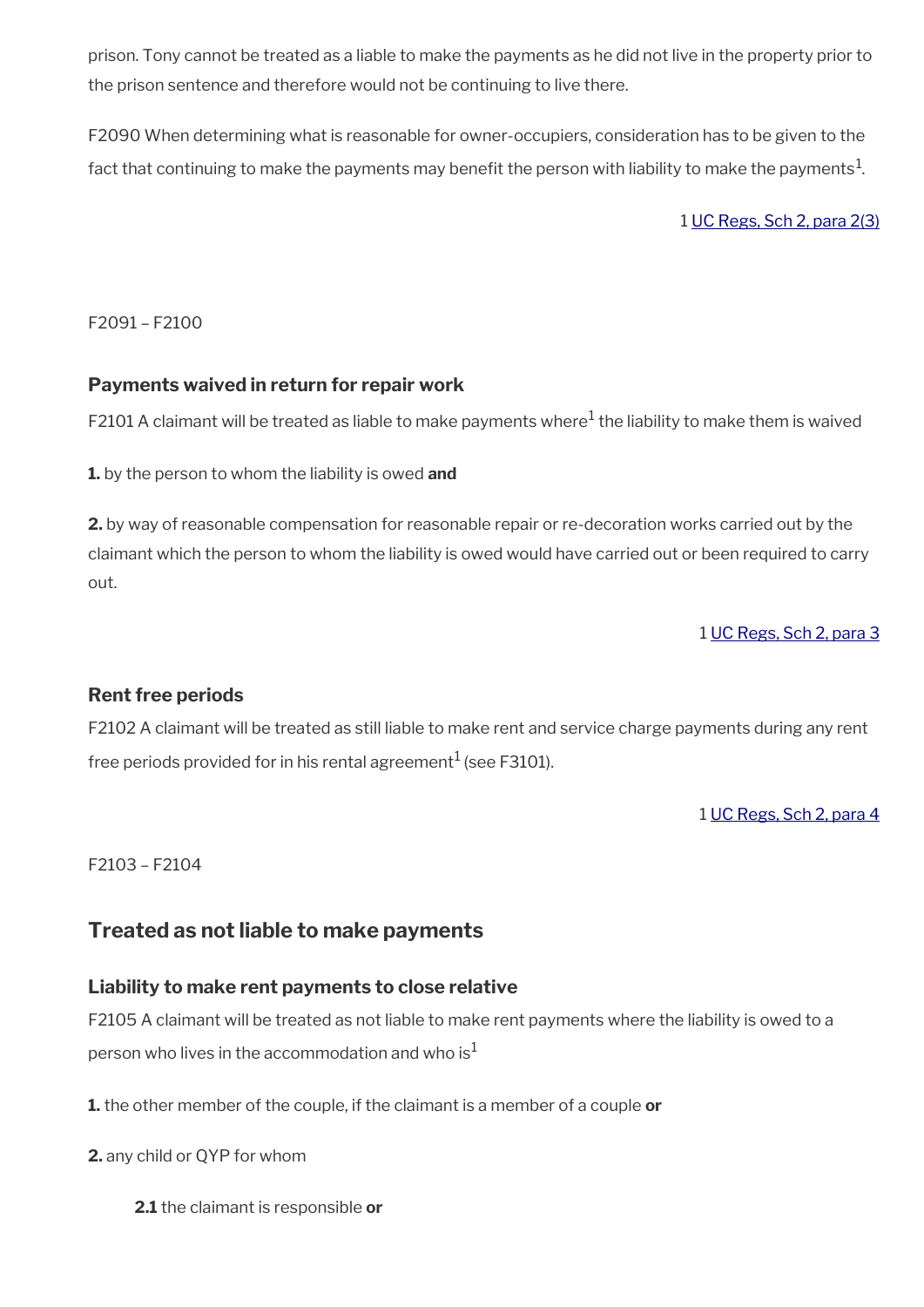**2.2** the other member of the couple is responsible, if the claimant is a member of a couple **or 3.** a close relative of

**3.1** the claimant **or**

**3.2** the other member of the couple, if the claimant is a member of a couple **or**

**3.3** any child or QYP in **2.** above.

#### 1 [UC Regs, Sch 2, para 5\(1\)](http://www.legislation.gov.uk/uksi/2013/376/schedule/2)

F2106 A claimant who is treated as not liable to make rent payments to a person in F2105 is also treated as not liable to make service charge payments where the liability is to the same person $^1\!$ 

#### 1 [UC Regs, Sch 2, para 5\(2\)](http://www.legislation.gov.uk/uksi/2013/376/schedule/2)

#### **Example**

Gary lives with his brother Dave in his two bedroom flat. Dave charges his brother for the use of a bedroom. Dave is treated as not liable for the rent his brother charges him and is also treated as not liable for any service charges his brother imposes on him.

F2107 Close relative has the meaning given in ADM Chapter F7

#### **Liability to make rent and other payments to a company**

F2108 A claimant will be treated as not liable to make rent payments where<sup>1</sup> their liability to make rent payments is to a company and the owners or directors of the company include

- **1.** the claimant
- **2.** in the case of a claimant who is a member of a couple the other member of the couple
- **3.** a QYP either the claimant or the other member of a couple is responsible for**, or**

**4.** a close relative of any of the above who lives with the claimant.

#### 1 [UC Regs, Sch 2, para 6\(1\)](http://www.legislation.gov.uk/uksi/2013/376/schedule/2)

F2109 A claimant who is treated as not liable to make rent payments to a company in F2108 is also treated as not liable to make service charge payments where the liability is to<sup>1</sup>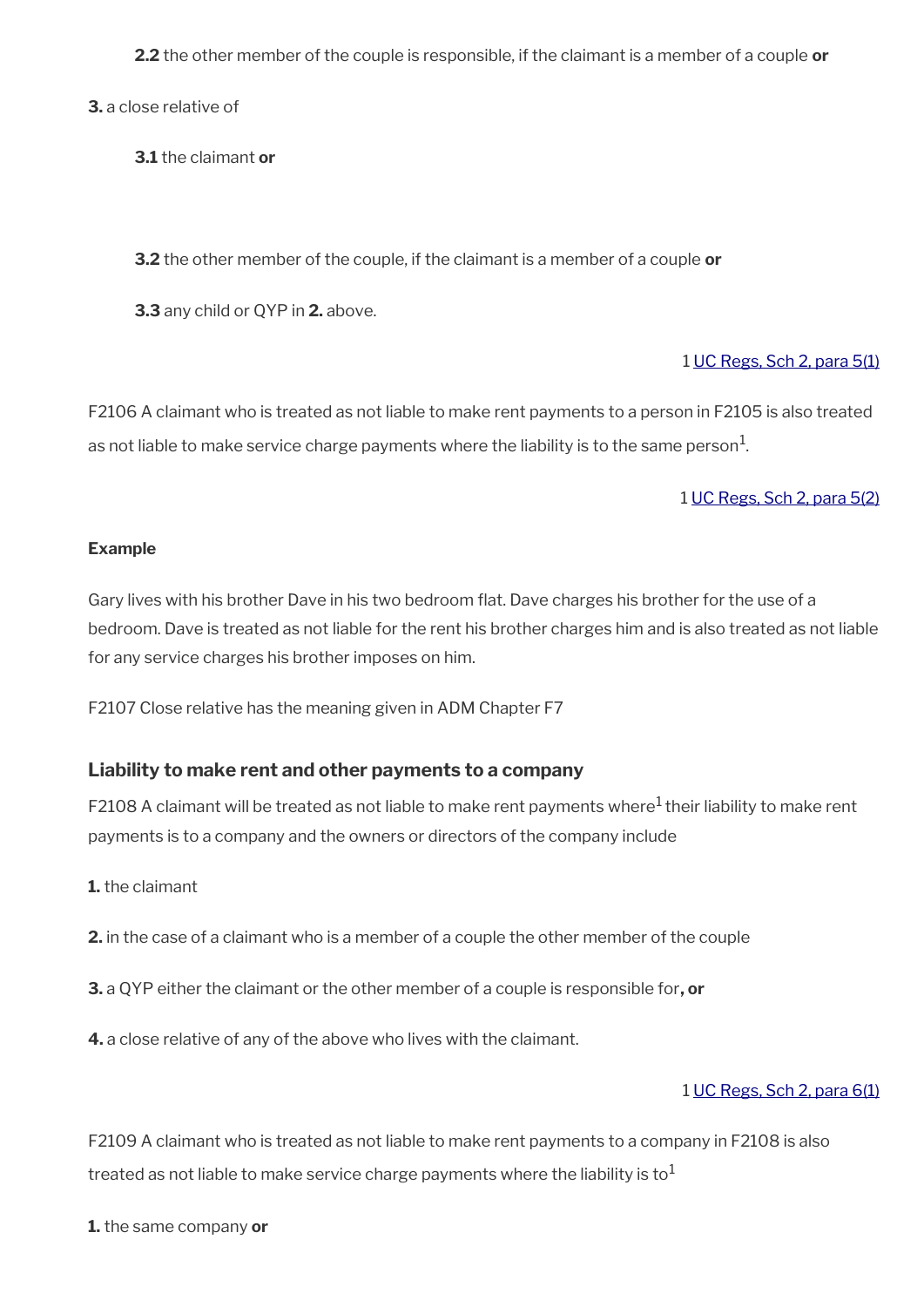**2.** another company of which the owners or directors include anyone listed in F2108.

#### 1 [UC Regs, Sch 2, para 6\(2\)](http://www.legislation.gov.uk/uksi/2013/376/schedule/2)

F2110 An owner of a company for the purposes of F2108 is a person who has a material interest in the company<sup>1</sup>.

1 [UC Regs, Sch 2, para 6\(3\)](http://www.legislation.gov.uk/uksi/2013/376/schedule/2)

F2111 A person has a material interest in the company if they<sup>1</sup>

**1.** hold at least 10% of the shares in the company **or**

**2.** are able to exercise a signifcant infuence over the management of the company because of their shareholding in the company **or**

**3.** hold at least 10% of the shares in a parent undertaking of the company **or**

**4.** are able to exercise a signifcant infuence over the management of a parent undertaking because of their shareholding in the parent undertaking **or**

**5.** are entitled to exercise, or control the exercise of, voting power in the company which, if it consists of voting rights, constitutes at least 10% of the voting rights in the company **or**

**6.** are able to exercise significant influence over the management of the company because of their entitlement to exercise, or control the exercise of, voting rights in the company **or**

**7.** are entitled to exercise, or control the exercise of, voting power in the parent undertaking which, if it consists of voting rights, constitutes at least 10% of the voting rights in the parent undertaking **or**

**8.** are able to exercise significant influence over the management of the parent undertaking because of their entitlement to exercise, or control the exercise of, voting rights in the parent undertaking.

#### 1 [UC Regs, Sch 2, para 6\(4\)](http://www.legislation.gov.uk/uksi/2013/376/schedule/2)

F2112 In F2111 a person is an owner of a company where the material interest is held by

#### **1.** them **or**

**2.** any of their associates **or.**

 ${\bf 3}.$  them and any of their associates taken together $^1$ .

#### 1 [UC Regs, Sch 2, para 6\(5\)](http://www.legislation.gov.uk/uksi/2013/376/schedule/2)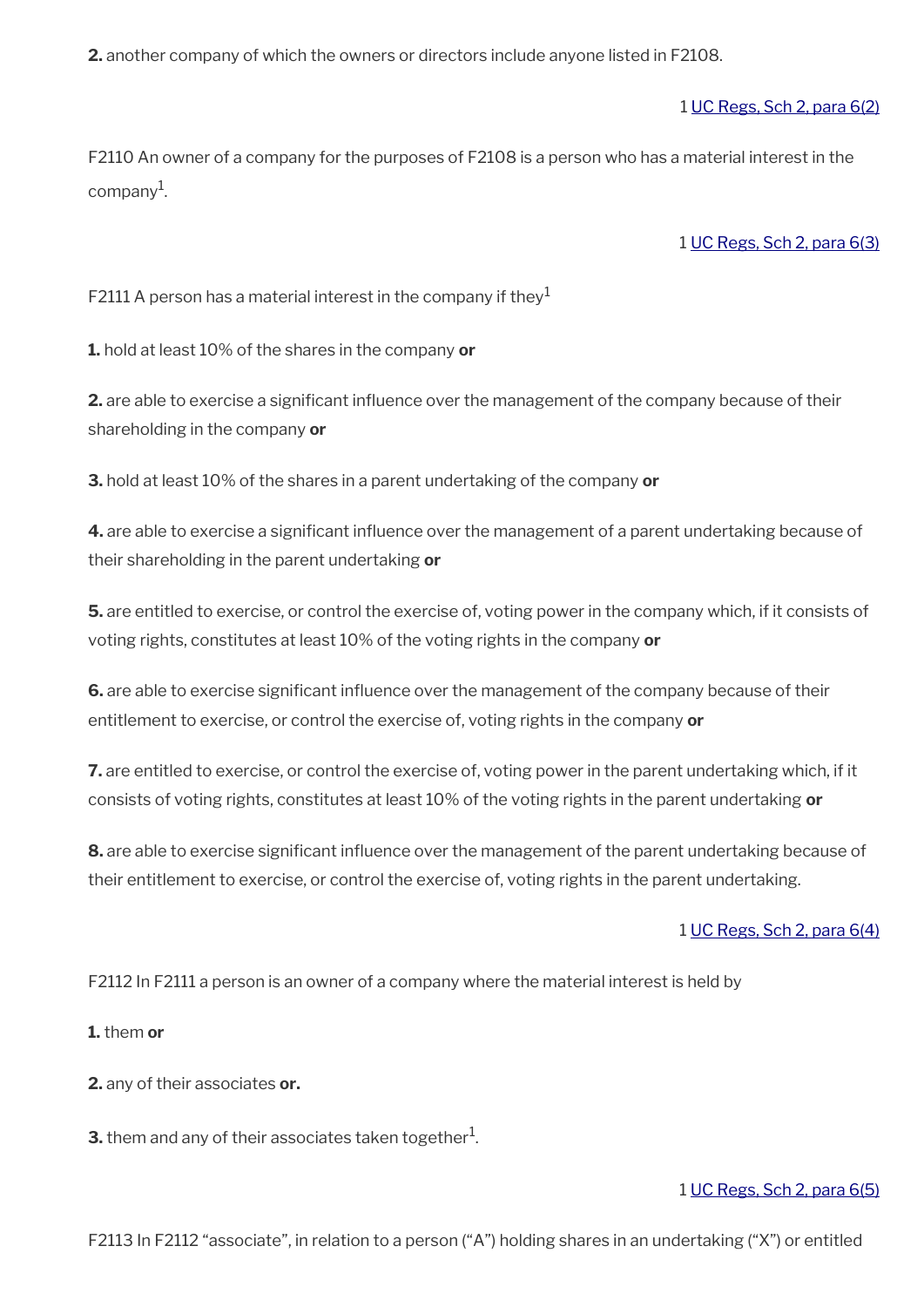to exercise or control the exercise of voting power in relation to another undertaking ("Y"), means<sup>1</sup>

**1.** the spouse or civil partner of A

**2.** a child or stepchild of A (if under 18)

**3.** the trustee of any settlement under which A has a life interest in possession (in Scotland a life interest)

**4.** an undertaking of which A is a director

**5.** a person who is an employee or partner of A

**6.** if A has with any other person an agreement or arrangement with respect to the acquisition, holding or disposal of shares or other interests in X or Y, that other person

**7.** if A has with any other person an agreement or arrangement under which they undertake to act together in exercising their voting power in relation to X or Y, that other person.

#### 1 [UC Regs, Sch 2, para 6\(6\)](http://www.legislation.gov.uk/uksi/2013/376/schedule/2)

F2114 In F2113 settlement means<sup>1</sup> any disposition or arrangement under which property is held on trust (or subject to comparable obligation).

1 [UC Regs, Sch 2, para 6\(7\)](http://www.legislation.gov.uk/uksi/2013/376/schedule/2)

<code>F2115</code> Parent undertaking has the same meaning as in prescribed legislation $^{\mathrm{1}}$ .

#### 1 [UC Regs, Sch 2, para 6\(8](http://www.legislation.gov.uk/uksi/2013/376/schedule/2)); 2 [Financial Services and Markets Act 2000, s 420](http://www.legislation.gov.uk/ukpga/2000/8/section/420)

F2116 In F2111 shares means<sup>1</sup>

**1.** in relation to an undertaking with shares, allotted shares within the meaning of the specified legislation<sup>2</sup>

**2.** in relation to an undertaking with capital but no share capital, rights to share in the capital of the body

**3.** in relation to an undertaking without capital, interests

**3.1** conferring any right to share in the profits, or liability to contribute to the losses, of the body or

**3.2** giving rise to an obligation to contribute to the debts or expenses of the undertaking in the event of a winding up.

1 [UC Regs, Sch 2, para 6\(8\); 2](http://www.legislation.gov.uk/uksi/2013/376/schedule/2) [Companies Act 2006, part 17](http://www.legislation.gov.uk/ukpga/2006/46/part/17)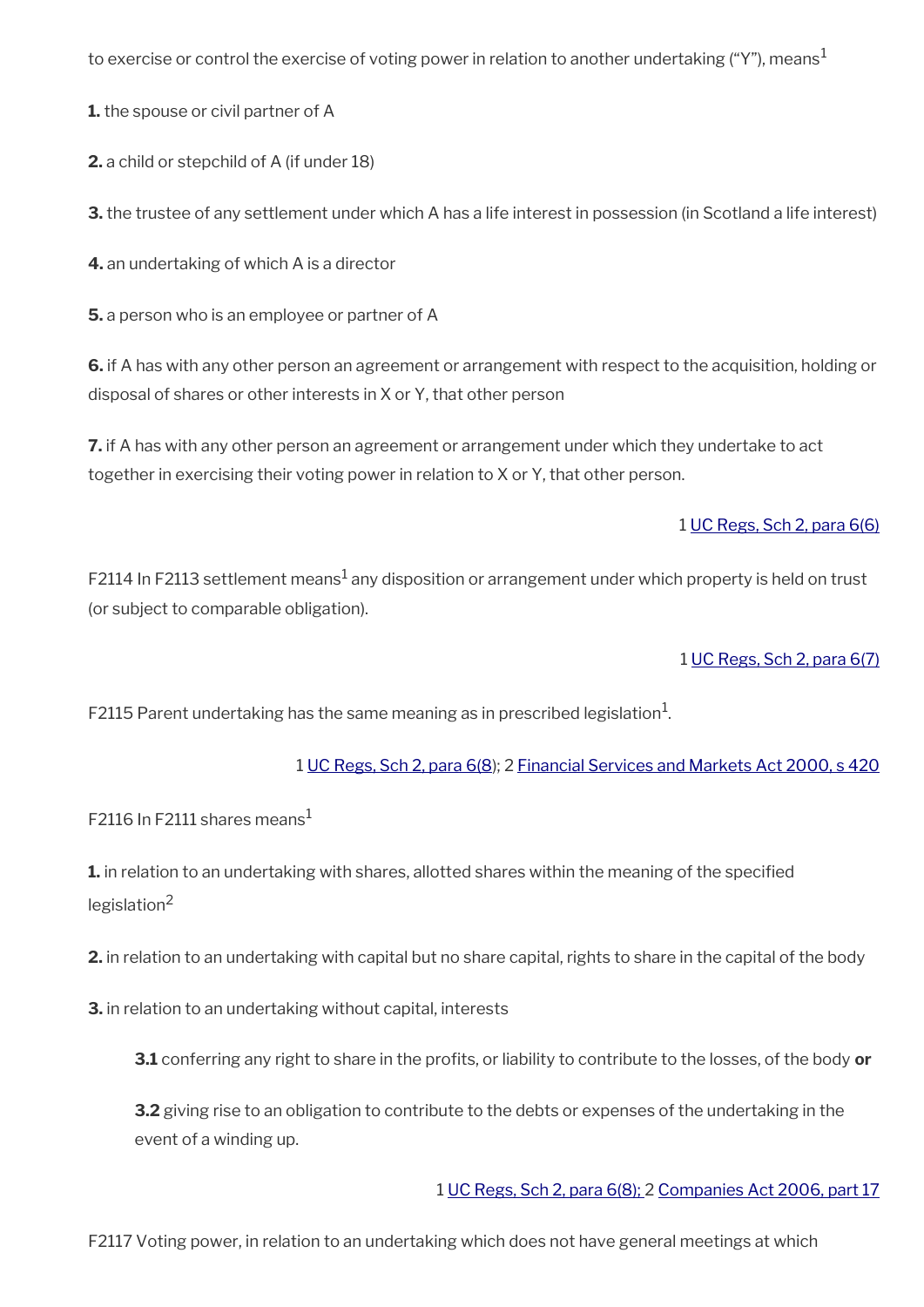matters are decided by the exercise of voting rights, means $^1$  the rights under the constitution of the undertaking

**1.** to direct the overall policy of the undertaking **or**

**2.** to alter the terms of its constitution.

1 [UC Regs, Sch 2, para 6\(8\)](http://www.legislation.gov.uk/uksi/2013/376/schedule/2)

F2118 – F2120

#### **Liability to make rent or other payments to a trust**

F2121 A claimant will be treated as not liable to make rent payments where the liability is owed to a trustee of a trust and the trustees or beneficiaries of the trust include<sup>1</sup>

**1.** the claimant

**2.** if the claimant is a member of a couple, the other member of the couple **or**

**3.** a child or QYP either the claimant or the other member of a couple is responsible for**, or**

**4.** a close relative of any of **1.** to **3.** above who lives with the claimant.

#### 1 [UC Regs, Sch 2, para 7\(1\)](http://www.legislation.gov.uk/uksi/2013/376/schedule/2)

F2122 A claimant treated as not liable in F2121 will also be treated as not liable for any service charge payments where that liability is to

**1.** a trustee of the same trust **or**

**2.** a trustee of another trust of which the trustees or beneficiaries include anyone listed in F2121.

1 [UC Regs, Sch 2, para 7\(2\)](http://www.legislation.gov.uk/uksi/2013/376/schedule/2)

**Note:** See chapter G1 for more guidance on the meaning of a trust.

F2123 – F2126

## **Liability to make owner-occupier and other payments to members of the same household**

F2127 A claimant will be treated as not liable to makeowner-occupier payments where the liability is to any person living in the claimant's household $^{\rm 1}$ .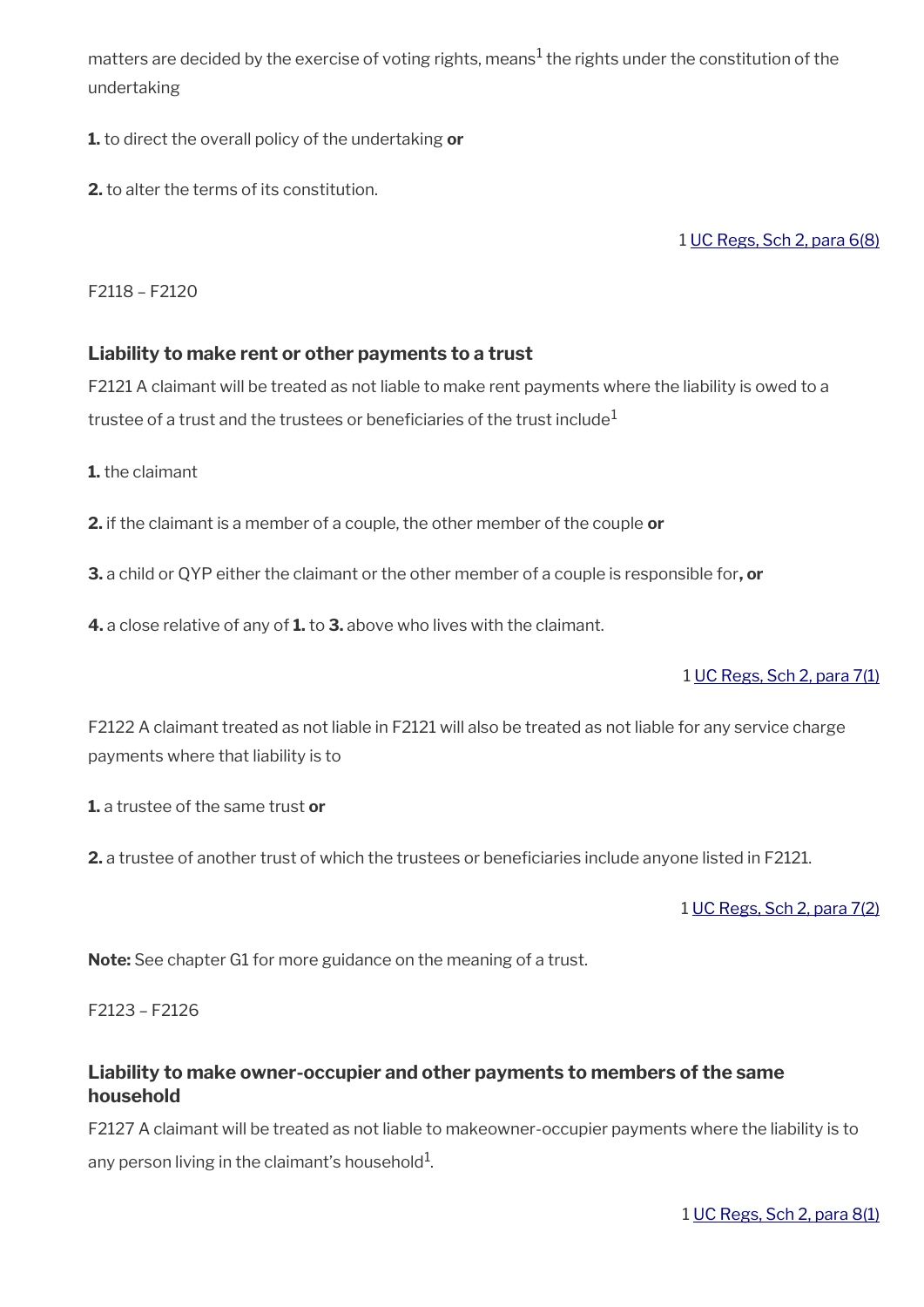**Note:** Living with and household has the meaning given in chapter D2.

F2128 A claimant who is treated as not liable to make the payments in F2105 et seq is also treated as not liable to make service charge payments where the liability is to the same person $^1\!$ 

1 [UC Regs, Sch 2, para 8\(2\)](http://www.legislation.gov.uk/uksi/2013/376/schedule/2)

F2129 A claimant will be treated as not liable to make service charge payments where the claimant is<sup>1</sup>

**1.** not liable to make rent or owner-occupier payments **but**

**2.** liable to make service charge payments to any person living in the claimant's household.

1 [UC Regs, Sch 2, para 8\(3\)](http://www.legislation.gov.uk/uksi/2013/376/schedule/2)

F2130 - F2133

### **Arrears of payment**

F2134 A claimant will be treated as not liable to make a payment or payments in respect of any amount which is $<sup>1</sup>$ </sup>

**1.** an increase in the sum that would otherwise be payable **and**

**2.** the result of

**2.1** outstanding arrears of any payment or charge in respect of the accommodation

**2.2** outstanding arrears of any payment or charge in respect of another accommodation previously occupied by the claimant

**2.3** any other unpaid liabilities to make a payment or charge.

#### 1 [UC Regs, Sch 2, para 9\(1\)](http://www.legislation.gov.uk/uksi/2013/376/schedule/2)

<code>F2135</code> <code>F2134</code> does not apply if the claimant is treated as not liable to make the payment or payments $^{\rm 1}$ .

#### 1 [UC Regs, Sch 2, para 9\(2\)](http://www.legislation.gov.uk/uksi/2013/376/schedule/2)

#### **Example**

Tyrion rents a 2 bedroom flat, his rental payments are £400.00 a month. Prior to his claim to UC he was 6 months behind with his rental payments. His landlord takes him to court and his rent is adjusted to £420.00 a month. His housing costs element of UC will be calculated on his original rental payments of £400.00.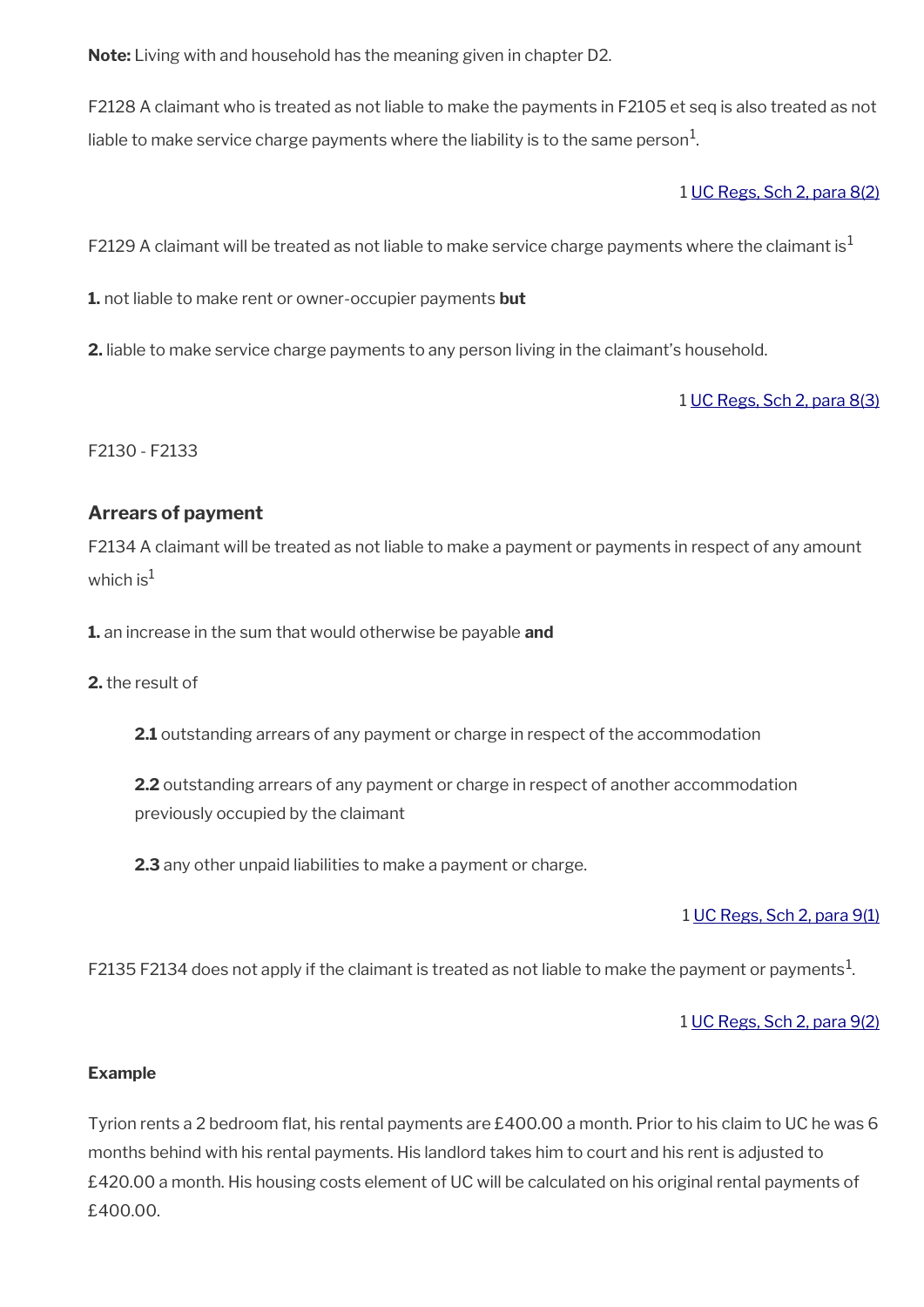F2136 – F2139

## **Contrived liability**

F2140 A claimant will be treated as not liable to make any payment or payments where the DM is satisfied that the claimant's liability to make the payments was contrived $^{\rm 1}$  in order to

**1.** secure the HCE in an award of UC**or**

**2.** increase the amount of the HCE in an award of UC.

### 1 [UC Regs, Sch 2, para 10\(1\)](http://www.legislation.gov.uk/uksi/2013/376/schedule/2)

F2141 F2140 does not apply if the claimant is treated as not liable to make the payment or payments because of F2105 et seq $^{\rm 1}$ .

### 1 [UC Regs, Sch 2, para 10\(2\)](http://www.legislation.gov.uk/uksi/2013/376/schedule/2)

F2142 Contrivance can be on the part of the claimant, the person to whom payments are made, or both acting together. There must be something about the arrangements relating to the liability that indicates it seeks to abuse the HCE of UC. It is the DM's responsibility to show such arrangements exist before deciding that abuse is involved. This means the DM must establish the facts and determine the dominant purpose of the arrangement before deciding to treat that person as not liable to make the payment.

F2143 Account must be taken of all the available evidence when making a decision that a liability has been created to abuse the HCE of UC.

F2144 The issue is not whether a liability exists, but whether a liability was created to abuse the housing costs element of UC. The DM must decide whether a liability exists before considering whether or not it is contrived, although the two questions often involve considering the same facts.

F2145 The DM should also look for arrangements the claimant has entered into

**1.** which create a liability they cannot meet without the HCE of UC **and**

**2.** when they could have avoided the situation and still been adequately accommodated.

F2146 This would not normally be the case when, for example, even though they rely on HCE of UC to help meet their liability to make relevant payments a person

**1.** previously had no accommodation **or**

**2.** has moved home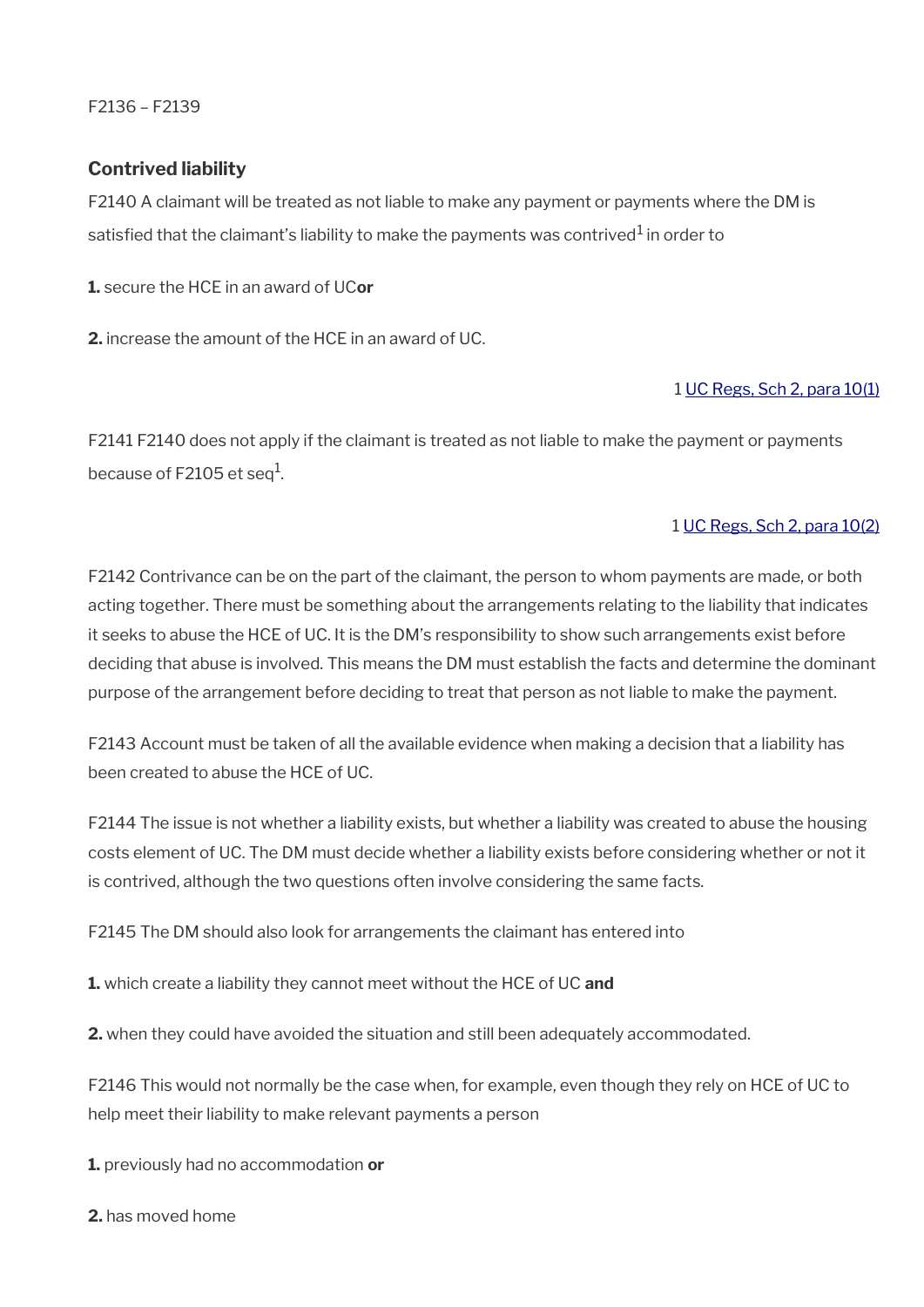**2.1** to take up work because they could not travel to work from their previous address **or**

**2.2** because their family was overcrowded at their previous address

**2.3** but the move does not result in an increased amount of HCE.

F2147 – F2149

## **Landlord registration or licensing and antisocial behaviour penalties – Scotland and Wales only**

F2150 The Antisocial Behaviour (Scotland) Act 2004 and the Housing (Wales) Act 2014 requires all landlords in Scotland and Wales, with a few exceptions, to register with their LA.

F2151 In Scotland, failure to register can result in a rent penalty notice. The effective date of a rent penalty notice is

1. a date specifed by the LA's registration section, and

2. no earlier than the day after the day on which the notice is served by the LA

F2152 A landlord cannot charge rent for a property to which a rent penalty notice applies, so tenants living in that property will not be liable and will not get HCE.

F2153 In Wales, a landlord who is not registered and who does not have a reasonable excuse for not being registered commits an offence. Such cases would be heard in magistrates' courts and, i If convicted, the landlord is liable to a fine.

#### F2154

F2155 The Antisocial Behaviour (Scotland) Act 2004 also allows an LA to serve an antisocial behaviour notice on a landlord if

1. anyone who occupies or visits their property engages in antisocial behaviour at or near the property, and

2. the landlord has failed to take reasonable management steps to address the antisocial behaviour.

Note: The notice requires the landlord to take specifed actions to deal with the antisocial behaviour.

F2156 If the landlord fails to comply with the antisocial behaviour notice, the LA can apply to the courts for a no rent payable order, which means the landlord cannot charge rent and so the claimant will not have a liability and HCE cannot be paid.

#### F2157 – F2160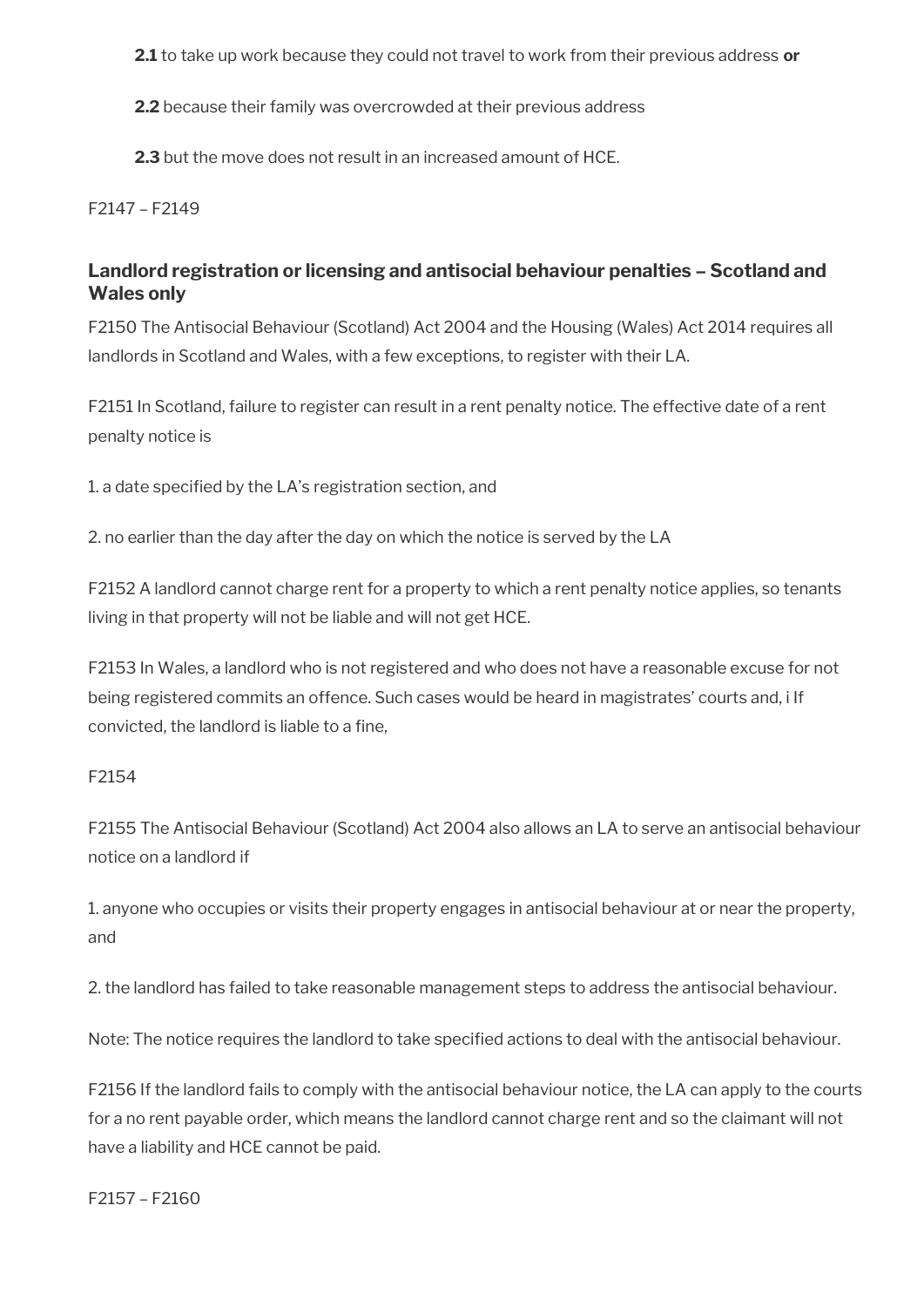# **The occupation condition F2161 - F2213**

[The general rule](#page-27-0) F2161 - F2181

[Moving home](#page-29-0) F2182 - F2210

[Treated as not occupying the home](#page-33-0) F2211 - F2213

## <span id="page-27-0"></span>**The general rule**

F2161 A claimant is to be treated as occupying as their home the accommodation they normally occupy as their home $^{\rm 1}$ .

#### 1 [UC Regs, Sch 3, para 1\(1\)](http://www.legislation.gov.uk/uksi/2013/376/schedule/3)

F2162 The dwelling normally occupied as the home is the accommodation where the claimant normally lives. In this context "normally" means "usually".

F2163 Unless F2167 et seq apply no claimant is to be treated as occupying accommodation that comprises more than one dwelling $^1$ . But see F2164. Dwelling has the meaning given in prescribed legislation<sup>2</sup>.

#### 1 [UC Regs, Sch 3, para 1\(2\)](http://www.legislation.gov.uk/uksi/2013/376/schedule/3); 2 [Local Government Finance Act 1992, part 1](http://www.legislation.gov.uk/ukpga/1992/14/part/I) & [2](http://www.legislation.gov.uk/ukpga/1992/14/part/II)

F2164 Where F2167 et seq do not apply the DM must have regard to all the circumstances to determine which accommodation the claimant normally occupies as their home, including (but not limited to) any persons with whom the claimant occupies each dwelling $^{\mathrm{1}}$ .

#### 1 [UC Regs, Sch 3, para 1\(3\)](http://www.legislation.gov.uk/uksi/2013/376/schedule/3)

F2165 In the following paragraphs accommodation the claimant normally occupies as their home will be referred to as their home unless otherwise stated.

## **Croft land included in accommodation**

F2167 Where the claimant's home is situated on or relates to a croft $^1$ , croft land used for the purpose of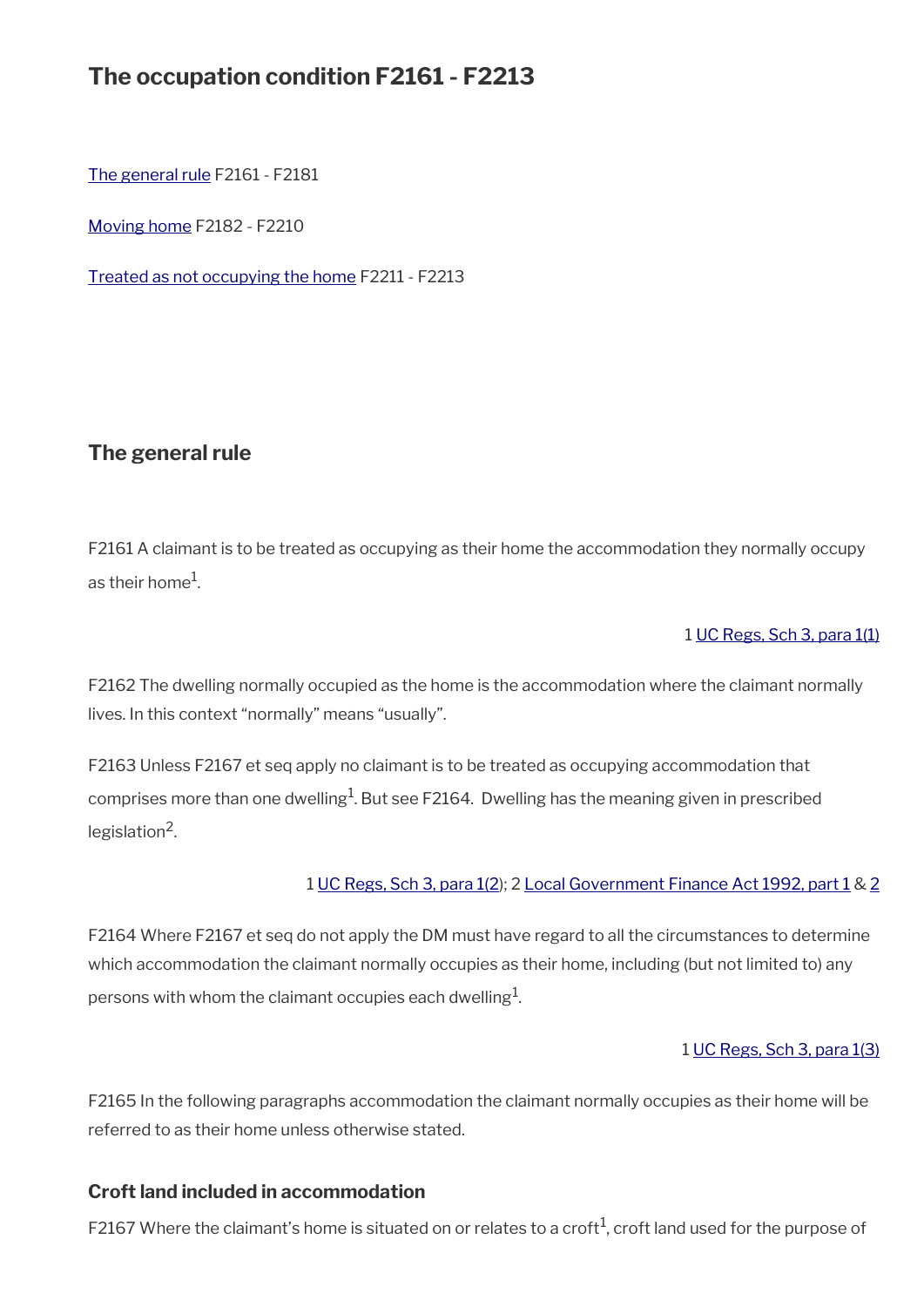their home is to be treated as included in their home<sup>2</sup>.

#### 1 [Crofters \(Scotland\) Act 93;](http://www.legislation.gov.uk/ukpga/1993/44/contents) 2 [UC Regs, Sch 3, para 2](http://www.legislation.gov.uk/uksi/2013/376/schedule/3)

F2168 – F2170

#### **Other accommodation for essential repairs**

F2171 A claimant who

**1.** has to move into other accommodation so that essential repairs can be carried out to their home

**2.** intends to return to their home following the repairs **and**

**3.** is liable to pay for only one home

shall be treated as normally living in the home which meets all of the conditions  $\boldsymbol{1}$ . to  $\boldsymbol{3}$ . above $^1$ .

1 [UC Regs, Sch 3, para 3\(1\)](http://www.legislation.gov.uk/uksi/2013/376/schedule/3)

F2172 Where a claimant has moved into other accommodation in the circumstances set out in F2171 but is liable to pay for both homes the DM must decide which the claimant normally occupies as his home $^1\!$ 

1 [UC Regs, Sch 3, para 3\(2\)](http://www.legislation.gov.uk/uksi/2013/376/schedule/3)

F2173 In F2171 and F2172 essential means necessary and not a luxury.

F2174 – F2180

#### **Claimant housed in two homes by provider of social housing**

F2181 Where a claimant

**1.** has been housed in two homes by a provider of social housing (see chapter F3), because of the number of children and QYPs living with them **and**

**2.** normally occupies both homes with the children and QYPs **and**

**3.** is liable to make payments for both homes (the liability need not be to the same person)

both homes will be treated as a single home $^1\!\!$ 

1 [UC Regs, Sch 3, para 4](http://www.legislation.gov.uk/uksi/2013/376/schedule/3)

#### **Example**

Joanne is liable to pay rent for two flats. She has had a tenancy of the first flat since March 2012 provided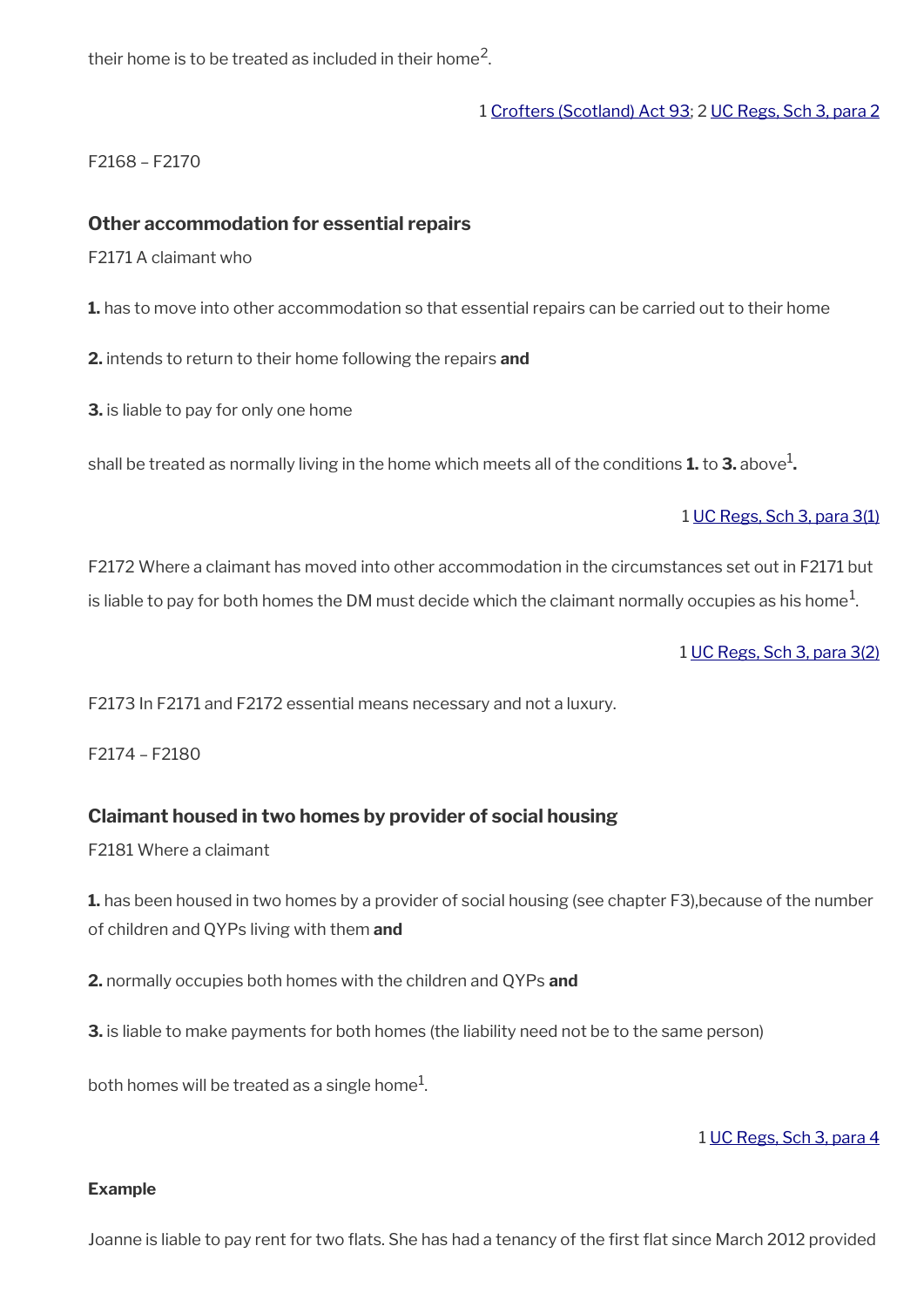by her housing association. As she has a large family she is provided a second flat by her local authority in another block in August 2013. She stays over night at the original fat with her youngest two children and her husband stays overnight at the other flat with the other children. Although Joanne lives in two separate flats the flats are treated as a single home for the purposes of the housing costs element of UC.

## <span id="page-29-0"></span>**Moving home**

## **Adaptations to new home for disabled person**

F2182 A claimant is to be treated as occupying both the new home and their old home if

**1.** the claimant has moved into a new home and immediately before the move was liable to pay for the new home **and**

**2.** there was a delay in moving in that was necessary to enable the new home to be adapted to meet the disablement needs of a person referred to in F2183, see F2185 **and**

**3.** immediately before the move the claimant was entitled to the housing costs element in an award of UC in respect of the old home **and**

**4.** the delay in moving was reasonable $^1$ .

## 1 [UC Regs, Sch 3, para 5\(1\) & \(2\)](http://www.legislation.gov.uk/uksi/2013/376/schedule/3)

## F2183 **[\[See Memo ADM 07-22](https://intranet.dwp.gov.uk/manual/advice-decision-making-adm/07-22-adult-disability-payment-uc-esa-ns-jsa-ns)] [[see Memo ADM 12-21](https://intranet.dwp.gov.uk/manual/advice-decision-making-adm/12-21-disability-assistance-children-and-young-people-consequential-amendments-social-security)]** The people referred to in F2182

**1.** are<sup>1</sup>

**1.1** the claimant **or**

**1.2** any child or QYP for whom the claimant is responsible **and**

## **2.** are in receipt of

- **2.1**. the care component of DLA at the middle or highest rate
- **2.2 "**AA"

**2**.**3** the daily living component of a PIP.

1 [UC Regs, Sch 3, para 5\(3\)](http://www.legislation.gov.uk/uksi/2013/376/schedule/3)

## **Example 1**

Jane has diabetes and delayed her move to redecorate the house to a style she liked. This was not an adaptation necessary to meet her disability needs and she cannot be treated as occupying both homes.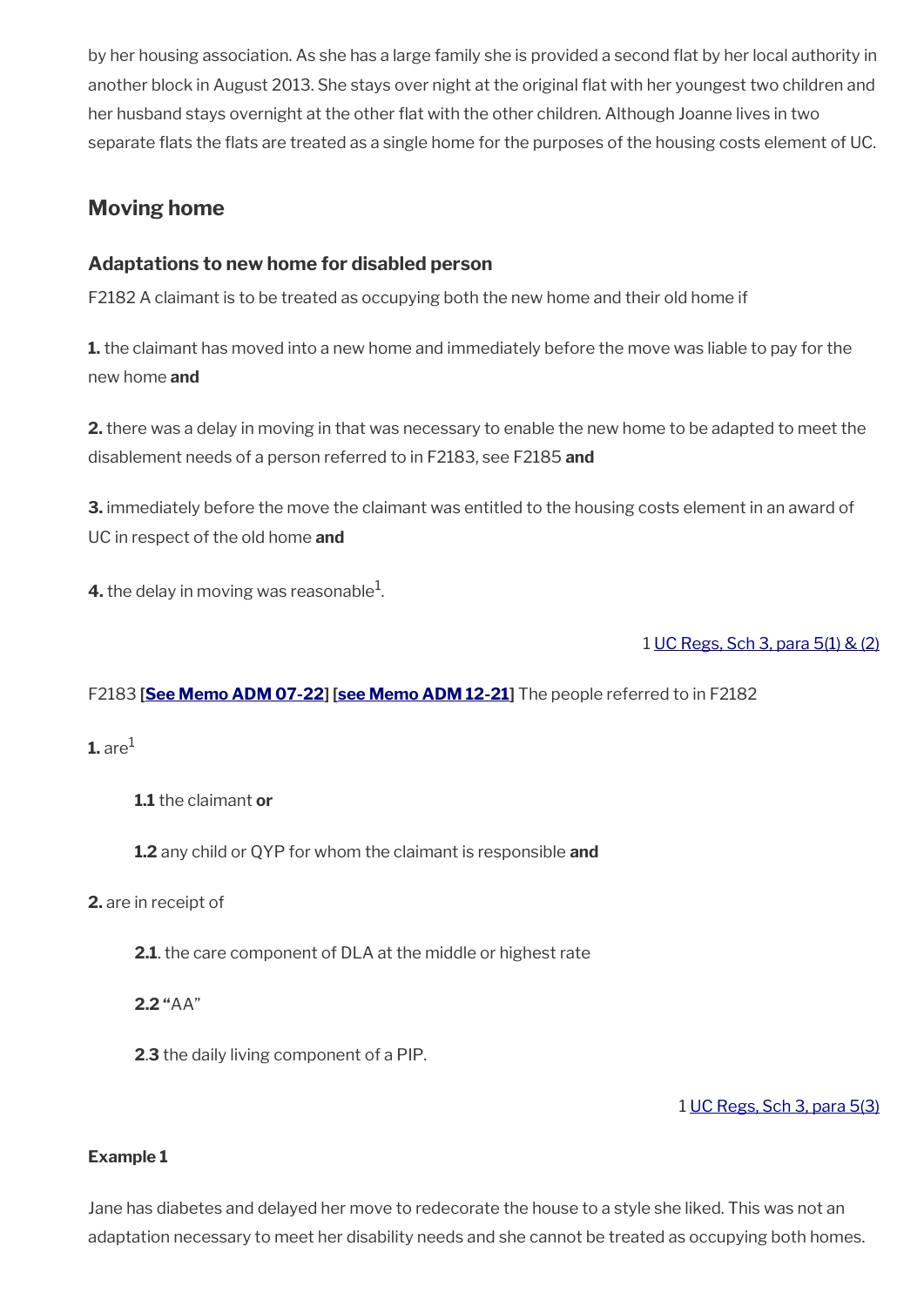### **Example 2**

Joseph lost the use of his legs in a car accident. He delayed moving into his new bungalow because it requires adaptations to be undertaken to the kitchen and bathroom to enable Joseph to live independently. Once Joseph moves into the new property he can be treated as occupying both homes for the preceding month whilst the necessary work was being carried out.

<code>F2184</code> No claimant shall be treated as occupying both homes under <code>F2182</code> for more than one month $^{\rm 1}$ .

#### 1 [UC Regs, Sch 3, para 5\(4\)](http://www.legislation.gov.uk/uksi/2013/376/schedule/3)

F2185 To determine whether the dwelling has been adapted to meet the disablement needs of the person referred to in F2183 consideration has to be given to whether the process which the dwelling had undergone was a change that made it more suitable for the needs of the disabled person. Redecoration and changing the floor coverings are examples of changes which could meet the definition of adapting the dwelling where there is a clear connection between the work undertaken and the person's disability needs $^1$ .

#### 1 [Mahmoudi, R v London Borough of Lewisham & Anor \[2014\] EWCA Civ 284.](http://administrativeappeals.decisions.tribunals.gov.uk/Aspx/view.aspx?id=3678)

#### **Example 1**

Benson has significant difficulties with balance and coordination. He currently lives on an upper floor in a block with no lift access, and is moved by his housing association to a ground floor flat. This flat currently has polished wooden floors, which would be a health hazard to Benson due to his condition. His move to the new address is delayed for a week to allow the polished floors to be covered by carpets. He claims a dual payment of rent for his new property for the week before he moves in. The DM decides that Benson is eligible for benefit on two homes as the delay in moving is reasonable, there is a clear connection between the adaptations being made and Benson's disablement needs, and the works are reasonably required before he is able to move in.

#### **Example 2**

Yasmin, who is wheelchair bound, is moving from her present owner-occupied house to a single-foor dwelling. It has been left in poor condition by the previous tenant and so must be fully redecorated before Yasmin is able to move in. She makes a claim for rent to be awarded for the frst two weeks of her tenancy before she takes up occupation. The DM refuses her request as, although the delay in moving is reasonable, there is no connection between her disability and the works which are being carried out.

#### **Example 3**

Karen suffers from obsessive compulsive disorder and has anxiety problems. She has been allocated a property by her local authority, which is being thoroughly repainted and having its carpets replaced with tiling so that it is easier for her to keep clean. Karen requests rent for the first two weeks of her tenancy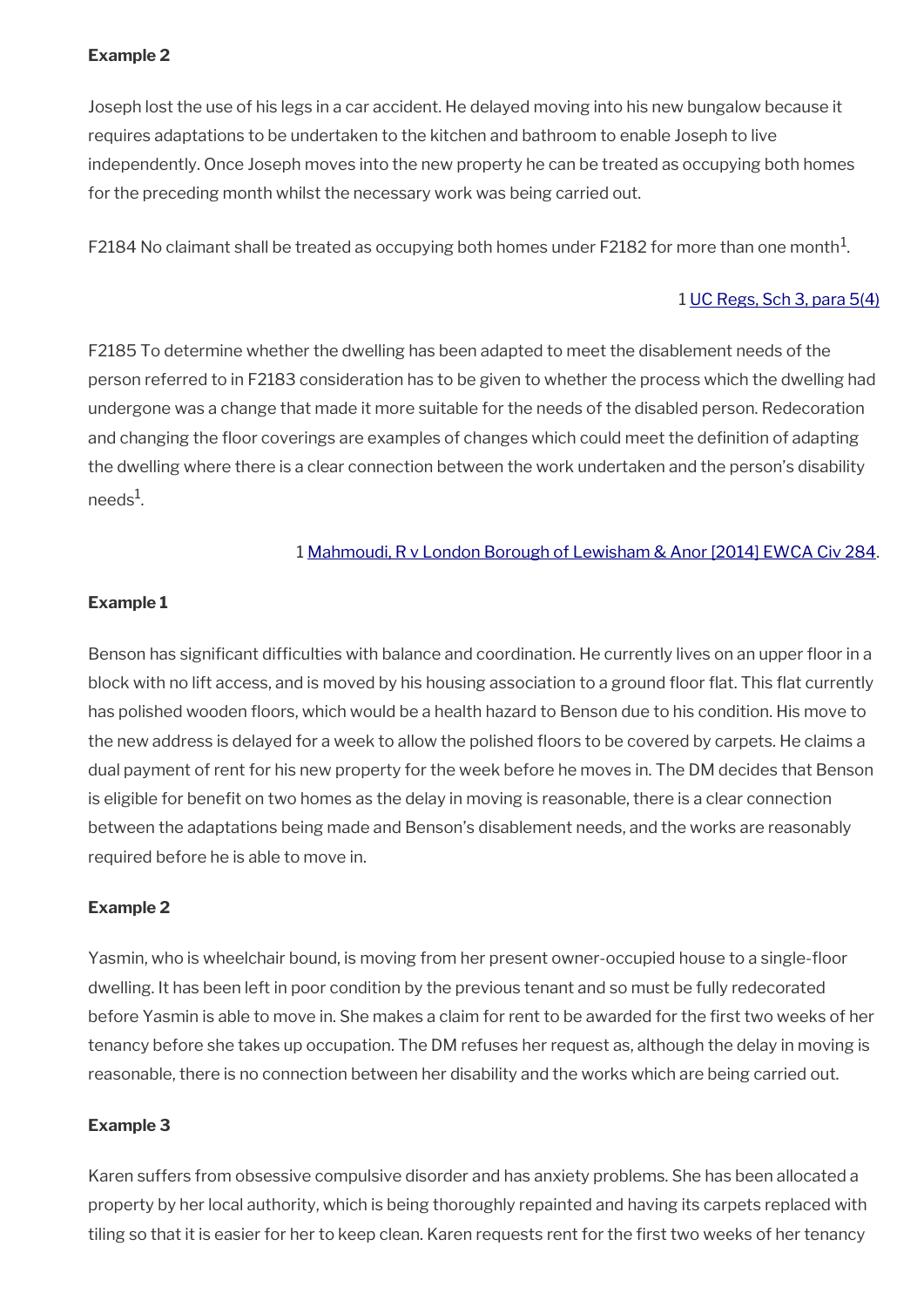whilst she is waiting for the redecorations to be completed. The DM allows her claim as there is a direct connection between the work being carried out and her disability. The Upper Tribunal has ruled that "disablement" includes mental as well as physical conditions and it is necessary for the works to be carried out before she moves in to prevent Karen from suffering distress.

F2186 – F2190

## **Claimant living in another accommodation because of reasonable fear of violence**

F2191 [**[See Memo ADM 03/21](http://intranet.dwp.gov.uk/manual/advice-decision-making-adm/0321-transferring-smi-loans)**] A claimant will be treated as normally occupying both their normal home and other accommodation where $<sup>1</sup>$ </sup>

**1.** they are occupying accommodation other than their normal home **and**

**2.** they are liable to make payments for both their normal home and the other accommodation **and**

**3.** they intend to return home **and**

**4.** it is unreasonable to expect the claimant to return to their normal home because of their reasonable fear of violence

**4.1** in the home **or**

.

**4.2** by a former partner against the claimant or any child or QYP for whom the claimant is  $responsible<sup>1</sup>$ 

**5.** it is reasonable to include an amount of the HCE for both the other accommodation and their normal home.

**Note:** Where the claimant is treated as occupying their usual home, but who is actually occupying "exempt accommodation", such as a refuge, any costs for that accommodation will be met by the LA, where appropriate, and not under UC.

#### 1 [UC Regs, Sch 3, para 6\(1\) & \(2\)](http://www.legislation.gov.uk/uksi/2013/376/schedule/3)

F2192 A claimant will be treated as normally occupying the accommodation for which they are liable to make payments where $<sup>1</sup>$ </sup>

**1.** they are occupying accommodation other than their normal home **and**

**2.** they have a liability to pay for either their normal home or for the other accommodation (but not both) **and**

**3.** they intend to return to their normal home **and**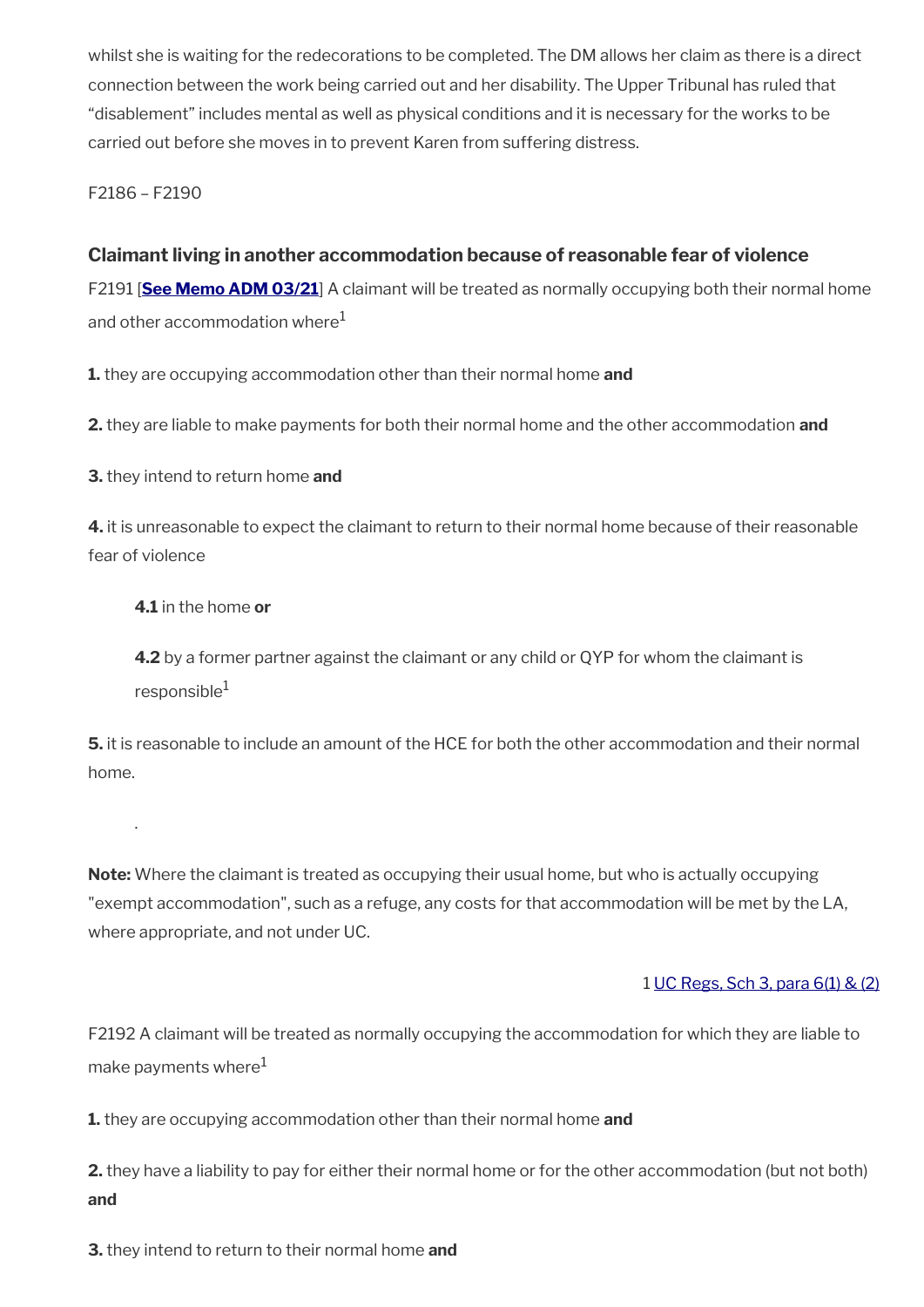**4.** it is unreasonable to expect the claimant to return to their normal home because of their reasonable fear of violence

**4.1** in the home **or** 

**4.2** by a former partner against the claimant or any child or QYP for whom the claimant is responsible $^1$ .

**5.** it is reasonable to include an amount of the HCE for the accommodation for which there is a liability to make payments.

## 1 [UC Regs, Sch 3, para 6\(3\)](http://www.legislation.gov.uk/uksi/2013/376/schedule/3)

F2193 Where F2191 applies no claimant shall be treated as occupying both their normal home and another accommodation for more than 12 months $^{\mathrm{1}}$ .

1 [UC Regs, Sch 3, para 6\(4\)](http://www.legislation.gov.uk/uksi/2013/376/schedule/3)

F2194 – F2200

## **Moving in delayed by adaptations to home to meet disablement needs**

F2201 Where a claimant has moved into a property they are treated as occupying that property as their home for up to 1 month before the date they actually moved in where<sup>1</sup>

**1.** they have moved into the home and immediately beforehand were liable to make payments for the home **and**

**2.** there was a delay in moving in to enable the home to be adapted to meet the disablement needs of a person in F2183 **and**

**3.** it was reasonable to delay moving in.

## 1 [UC Regs, Sch 3, para 7](http://www.legislation.gov.uk/uksi/2013/376/schedule/3)

## **Moving into accommodation following stay in hospital or care home**

F2202 Where a claimant has moved into a property they are treated as occupying that property as their home for up to 1 month before the date they actually moved in where<sup>1</sup>

**1.** they have moved into the home and immediately beforehand were liable to make payments for the home **and**

**2.** the liability to make payments arose while they were

**2.1** a patient **or**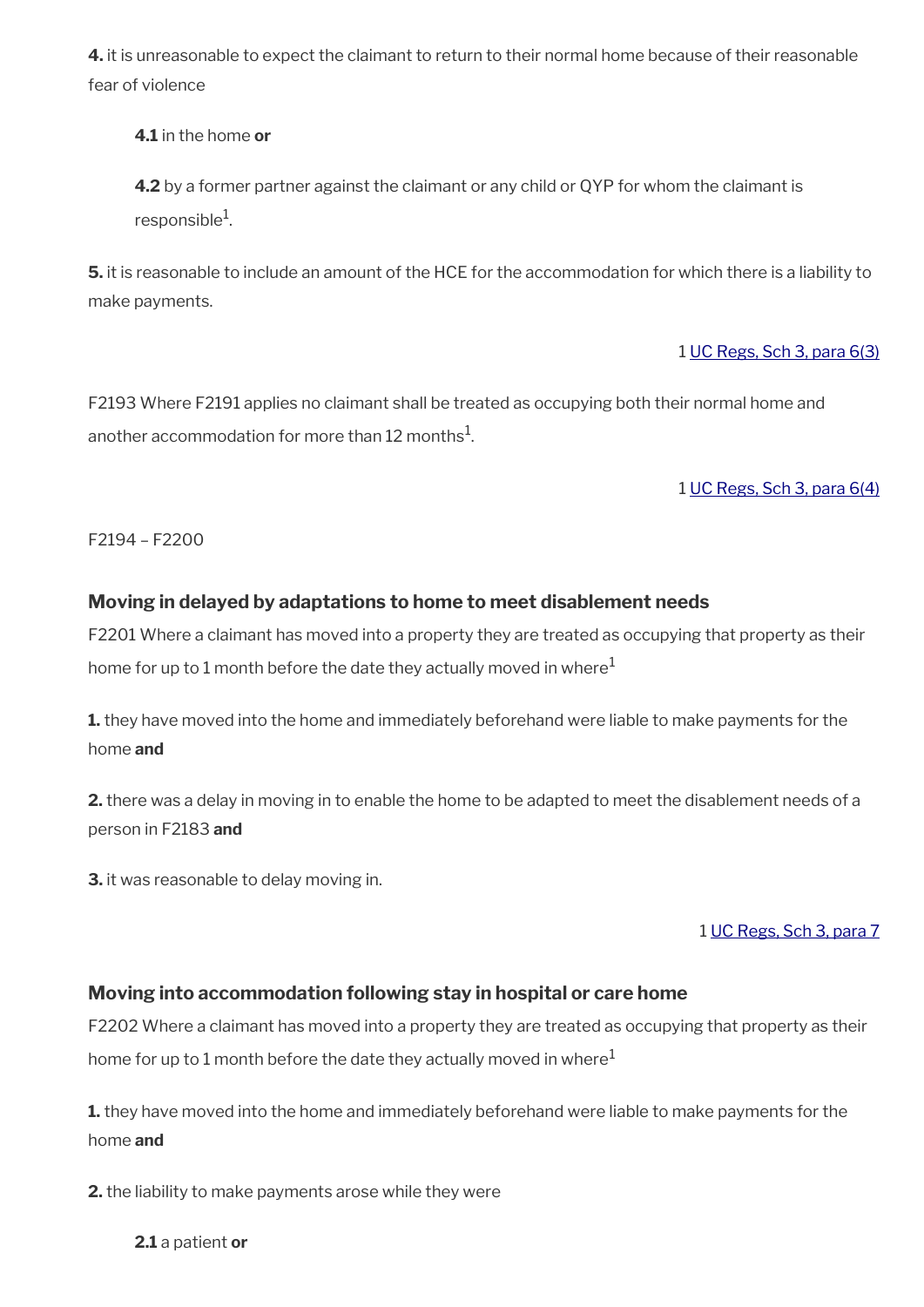#### **2.2** accommodated in a care home **or**

**2.3** in the case of joint claimants while both joint claimants were

**2.3.a** patients **or** 

**2.3.b** accommodated in a care home.

**Note 1:** Patient means a person who is undergoing medical or other treatment as an in-patient in any hospital or similar institution.

**Note 2:** See F2032 for the meaning of care home.

#### 1 [UC Regs, Sch 3, para 8](http://www.legislation.gov.uk/uksi/2013/376/schedule/3)

#### **Example**

Jackie is in hospital having treatment for a long term illness. She gave up her tenancy prior to being admitted to hospital. She is due to be discharged and finds a property to rent. She finds the property in the month before being discharged. The property is a bungalow and is suitable for her to live in once she is discharged. On the day she moves in she is treated as occupying the home for the month previously.

F2203 'Treated as occupying the home' from F2201 onwards does not allow for payments on two properties so in F2201 – F2202 the claimant cannot already be receiving the HCE in respect of another address.

F2204 - F2210

## <span id="page-33-0"></span>**Treated as not occupying the home**

#### **Periods of temporary absence exceeding 6 months**

F2211 A claimant will be treated as no longer occupying their home where they are temporarily absent and the absence exceeds, or is expected to exceed 6 months $^{\mathrm{1}}$ .

1 [UC Regs, Sch 3 para 9\(1\)](http://www.legislation.gov.uk/uksi/2013/376/schedule/3)

#### **Example 1**

H is claiming UC. He is involved in a road accident and is admitted to hospital. He needs prolonged treatment and rehabilitation and is expected to be in hospital about 4 months. Because H's absence is not expected to last for more than 6 months the DM treats him as still occupying his home.

#### **Example 2**

H is claiming UC. He is involved in a road accident and is admitted to hospital. He needs prolonged